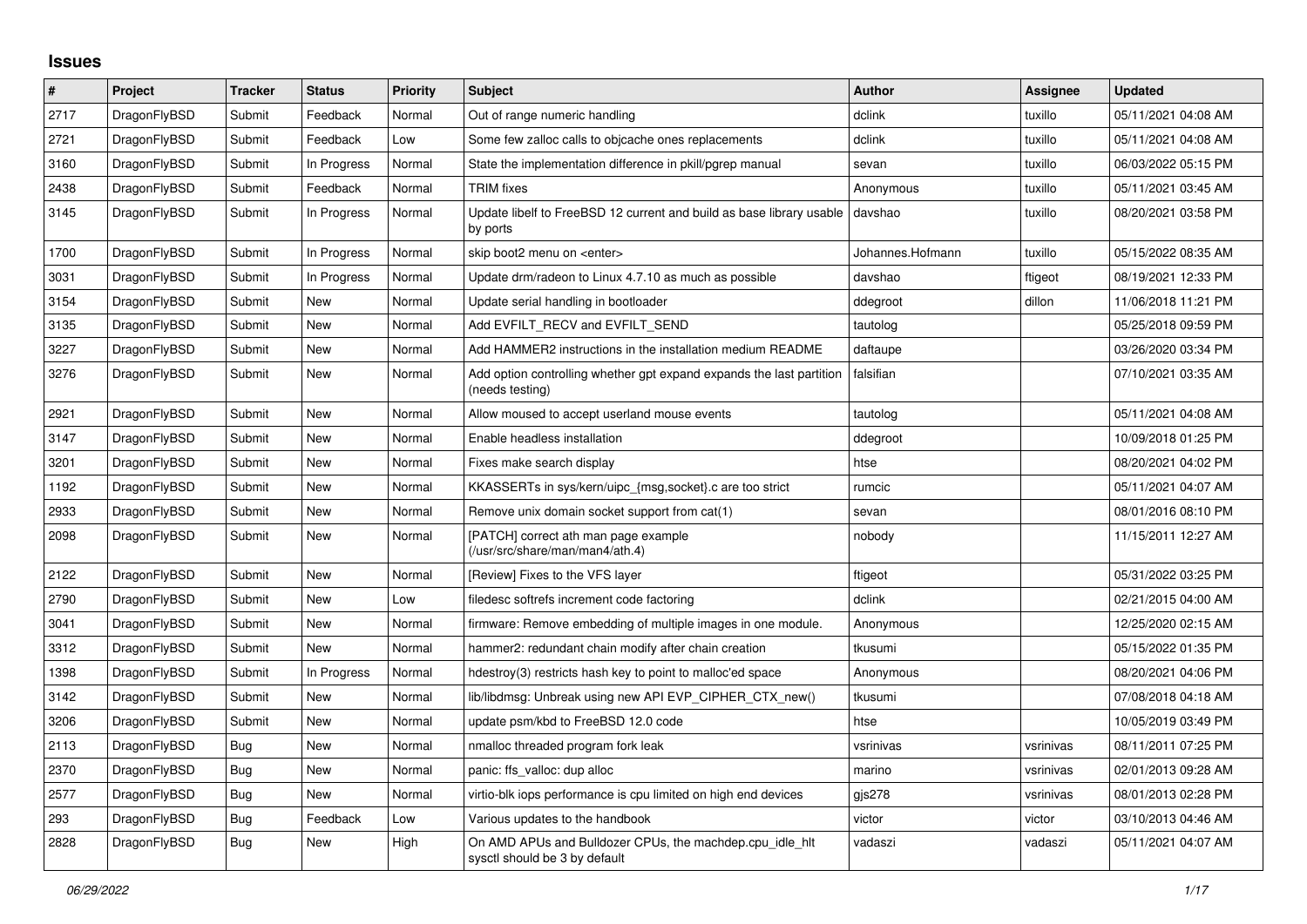| $\#$ | Project      | <b>Tracker</b> | <b>Status</b> | <b>Priority</b> | Subject                                                                                      | Author         | <b>Assignee</b> | <b>Updated</b>      |
|------|--------------|----------------|---------------|-----------------|----------------------------------------------------------------------------------------------|----------------|-----------------|---------------------|
| 2391 | DragonFlyBSD | <b>Bug</b>     | In Progress   | Normal          | System lock with ahci and acpi enabled on ATI RS690 chipset with<br>SMB600 sata controller   | jorisgio       | vadaszi         | 06/03/2015 03:51 PM |
| 3089 | DragonFlyBSD | <b>Bug</b>     | In Progress   | Normal          | vtnet(4) - disable TCP checksum offload by default                                           | jlane          | vadaszi         | 05/11/2021 04:14 AM |
| 2416 | DragonFlyBSD | <b>Bug</b>     | New           | Normal          | ".' entry can be removed on mounted nfs filesystem                                           | ftigeot        | tuxillo         | 06/03/2014 04:40 AM |
| 1293 | DragonFlyBSD | <b>Bug</b>     | New           | Normal          | 2.2.1-REL Installer Request                                                                  | mk             | tuxillo         | 05/11/2021 04:00 AM |
| 3295 | DragonFlyBSD | <b>Bug</b>     | In Progress   | Normal          | Adapt devel/libvirt for nvmm                                                                 | tuxillo        | tuxillo         | 11/03/2021 04:56 PM |
| 3314 | DragonFlyBSD | <b>Bug</b>     | New           | Normal          | Bring virtio_console(4) from FreeBSD                                                         | tuxillo        | tuxillo         | 05/29/2022 08:24 AM |
| 1198 | DragonFlyBSD | Bug            | New           | High            | DDB loops panic in db_read_bytes                                                             | corecode       | tuxillo         | 05/11/2021 03:51 AM |
| 2358 | DragonFlyBSD | <b>Bug</b>     | In Progress   | Normal          | DFBSD v3.0.2.32.g928ca - panic: hammer: insufficient undo FIFO<br>space!                     | tuxillo        | tuxillo         | 05/10/2021 02:50 AM |
| 3205 | DragonFlyBSD | <b>Bug</b>     | Feedback      | High            | Go compiler net test failing                                                                 | : dfbsd        | tuxillo         | 05/10/2021 02:45 AM |
| 1469 | DragonFlyBSD | <b>Bug</b>     | In Progress   | Normal          | Hammer history security concern                                                              | corecode       | tuxillo         | 05/11/2021 03:52 AM |
| 2496 | DragonFlyBSD | Bug            | New           | Normal          | NTFS malloc limit exceeded                                                                   | plasmob        | tuxillo         | 02/19/2013 08:47 AM |
| 1428 | DragonFlyBSD | <b>Bug</b>     | Feedback      | Low             | POSIX.1e implementation is too old                                                           | hasso          | tuxillo         | 05/11/2021 04:00 AM |
| 3318 | DragonFlyBSD | <b>Bug</b>     | In Progress   | Normal          | Segmenation fault when a process resumed with checkpt exits                                  | zabolekar      | tuxillo         | 06/18/2022 08:24 AM |
| 998  | DragonFlyBSD | <b>Bug</b>     | In Progress   | Normal          | Unconfiguring a vn while it is mounted                                                       | rumcic         | tuxillo         | 05/11/2021 04:00 AM |
| 1390 | DragonFlyBSD | <b>Bug</b>     | In Progress   | Normal          | Use id_t type for $\{get, set\}$ priority $()$                                               | Anonymous      | tuxillo         | 07/05/2019 02:18 AM |
| 1287 | DragonFlyBSD | <b>Bug</b>     | Feedback      | Normal          | altg configuration doesn't work                                                              | corecode       | tuxillo         | 05/11/2021 03:51 AM |
| 1442 | DragonFlyBSD | <b>Bug</b>     | New           | Normal          | blocking SIGSEGV and triggering a segment violation produces an<br>all CPU consuming process | corecode       | tuxillo         | 05/11/2021 03:52 AM |
| 1587 | DragonFlyBSD | <b>Bug</b>     | Feedback      | Normal          | can't gdb across fork                                                                        | corecode       | tuxillo         | 05/11/2021 03:54 AM |
| 1584 | DragonFlyBSD | <b>Bug</b>     | In Progress   | Normal          | can't use ssh from jail: debug1: read_passphrase: can't open<br>/dev/tty: Device busy        | corecode       | tuxillo         | 05/11/2021 03:53 AM |
| 1876 | DragonFlyBSD | <b>Bug</b>     | New           | Normal          | devfs in jail + logging out from console(ttyv1+) -> panic                                    | qhwt.dfly      | tuxillo         | 05/31/2022 03:24 PM |
| 1579 | DragonFlyBSD | Bug            | Feedback      | Normal          | dfly 2.4.1 does not like HP DL360G4p and Smart Array 6400 with<br>MSA <sub>20</sub>          | tomaz.borstnar | tuxillo         | 06/02/2014 02:44 PM |
| 1547 | DragonFlyBSD | Bug            | In Progress   | Normal          | disklabel64 automatic sizing                                                                 | corecode       | tuxillo         | 05/11/2021 03:52 AM |
| 781  | DragonFlyBSD | <b>Bug</b>     | In Progress   | Normal          | fdisk uses wrong geometry on usb flash drives                                                | corecode       | tuxillo         | 05/11/2021 03:50 AM |
| 3028 | DragonFlyBSD | Bug            | In Progress   | Normal          | installer: confusion of set/get disk encryption passphrase dialogs                           | liweitianux    | tuxillo         | 06/03/2022 05:13 PM |
| 1474 | DragonFlyBSD | <b>Bug</b>     | New           | Normal          | ithread 1 unexpectedly rescheduled                                                           | corecode       | tuxillo         | 05/11/2021 03:52 AM |
| 1397 | DragonFlyBSD | <b>Bug</b>     | Feedback      | Normal          | jobs -I output inconsistency when called from script                                         | Anonymous      | tuxillo         | 05/15/2022 05:07 AM |
| 1475 | DragonFlyBSD | <b>Bug</b>     | In Progress   | Normal          | kernel blocks with low memory and syscons setting a high res mode<br>/ scrollback            | corecode       | tuxillo         | 05/11/2021 03:52 AM |
| 911  | DragonFlyBSD | <b>Bug</b>     | Feedback      | Normal          | kldload/kernel linker can exceed malloc reserve and panic system                             | corecode       | tuxillo         | 05/11/2021 03:51 AM |
| 1528 | DragonFlyBSD | <b>Bug</b>     | In Progress   | Normal          | ktrace does not show proper return values for pipe(2)                                        | corecode       | tuxillo         | 05/11/2021 03:52 AM |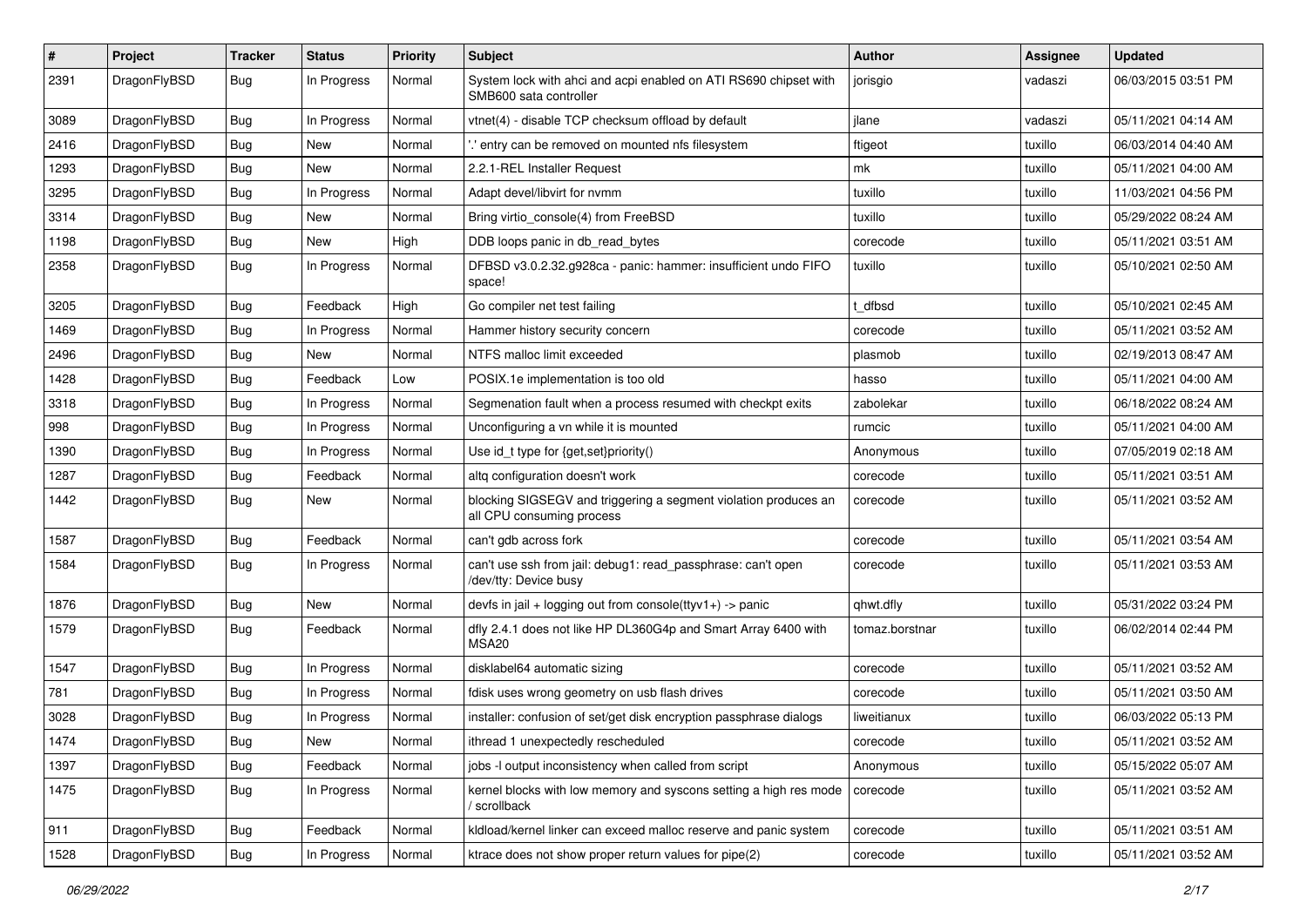| #    | Project      | <b>Tracker</b> | <b>Status</b> | <b>Priority</b> | Subject                                                                                                                                                  | Author       | Assignee  | <b>Updated</b>      |
|------|--------------|----------------|---------------|-----------------|----------------------------------------------------------------------------------------------------------------------------------------------------------|--------------|-----------|---------------------|
| 1556 | DragonFlyBSD | <b>Bug</b>     | New           | Normal          | many processes stuck in "hmrrcm", system unusable                                                                                                        | corecode     | tuxillo   | 05/11/2021 03:52 AM |
| 1030 | DragonFlyBSD | Bug            | In Progress   | Normal          | msdosfs umount panic                                                                                                                                     | corecode     | tuxillo   | 05/11/2021 03:51 AM |
| 1583 | DragonFlyBSD | <b>Bug</b>     | In Progress   | Normal          | panic: assertion: cursor->trans->sync_lock_refs > 0 in<br>hammer_recover_cursor                                                                          | corecode     | tuxillo   | 05/11/2021 03:53 AM |
| 847  | DragonFlyBSD | Bug            | Feedback      | Normal          | processes getting stuck on mount point                                                                                                                   | corecode     | tuxillo   | 05/11/2021 03:50 AM |
| 1440 | DragonFlyBSD | <b>Bug</b>     | New           | Normal          | ptrace/gdb doesn't work after process blocks SIGTRAP                                                                                                     | corecode     | tuxillo   | 05/11/2021 03:52 AM |
| 901  | DragonFlyBSD | <b>Bug</b>     | Feedback      | Normal          | route show needs to get data from all cpus                                                                                                               | corecode     | tuxillo   | 05/11/2021 03:50 AM |
| 731  | DragonFlyBSD | <b>Bug</b>     | New           | Normal          | system freeze on "slice too large"                                                                                                                       | corecode     | tuxillo   | 06/25/2022 04:01 AM |
| 1819 | DragonFlyBSD | <b>Bug</b>     | In Progress   | Low             | truss - Major revamping task list                                                                                                                        | tuxillo      | tuxillo   | 11/27/2021 08:45 AM |
| 742  | DragonFlyBSD | Bug            | In Progress   | Normal          | umount problems with multiple mounts                                                                                                                     | corecode     | tuxillo   | 06/25/2022 04:02 AM |
| 1921 | DragonFlyBSD | <b>Bug</b>     | In Progress   | Normal          | we miss mlockall                                                                                                                                         | alexh        | tuxillo   | 06/18/2022 04:08 AM |
| 2585 | DragonFlyBSD | <b>Bug</b>     | <b>New</b>    | Normal          | Dfly 3.4.3 on ESXi 5.1, HP Smart Array P410 passthrough<br>recognised, but not functioning                                                               | yggdrasil    | swildner  | 05/09/2022 08:14 AM |
| 341  | DragonFlyBSD | <b>Bug</b>     | New           | Normal          | Vinum erroneously repors devices as busy                                                                                                                 | corecode     | swildner  | 01/21/2012 04:50 AM |
| 1714 | DragonFlyBSD | <b>Bug</b>     | New           | Low             | hwpmc                                                                                                                                                    | alexh        | swildner  | 08/18/2012 02:03 PM |
| 2265 | DragonFlyBSD | <b>Bug</b>     | New           | Normal          | mbsrtowcs does not properly handle invalid mbstate t in ps                                                                                               | c.turner1    | swildner  | 01/10/2012 07:56 PM |
| 2252 | DragonFlyBSD | <b>Bug</b>     | New           | Low             | snd hda not useable if loaded via /boot/loader.conf                                                                                                      | xbit         | swildner  | 12/14/2011 12:23 AM |
| 1302 | DragonFlyBSD | <b>Bug</b>     | In Progress   | Normal          | Checkpoint regression?                                                                                                                                   | sjg          | sjg       | 07/10/2013 05:22 PM |
| 1532 | DragonFlyBSD | <b>Bug</b>     | New           | Low             | jemalloc doesn't work on DragonFly                                                                                                                       | hasso        | sjg       | 08/02/2011 01:14 AM |
| 1769 | DragonFlyBSD | <b>Bug</b>     | New           | Normal          | panic: assertion: _tp->tt_msg->tt_cpuid == mycpuid in<br>tcp callout active                                                                              | pavalos      | sjg       | 05/15/2022 11:07 AM |
| 2825 | DragonFlyBSD | <b>Bug</b>     | <b>New</b>    | High            | 3x dhclient = hanging system (objcache exhausted)                                                                                                        | jaccovonb    | sepherosa | 05/11/2021 03:55 AM |
| 168  | DragonFlyBSD | <b>Bug</b>     | In Progress   | Normal          | Livelocked limit engaged while trying to setup IPW wireless                                                                                              | mschacht     | sepherosa | 05/11/2021 04:05 AM |
| 600  | DragonFlyBSD | <b>Bug</b>     | New           | Low             | /sys/libkern/karc4random                                                                                                                                 | robin_carey5 | profmakx  | 01/19/2015 03:07 AM |
| 2822 | DragonFlyBSD | <b>Bug</b>     | New           | Normal          | USB 3.0 stick throws "reading primary partition table: error<br>accessing offset 000[] for 152" error, while the stick works on any<br>other OS I tested | revuwa       | profmakx  | 06/29/2015 05:56 AM |
| 2746 | DragonFlyBSD | Bug            | New           | Normal          | some fraction of xterms started from the xmonad window manager<br>get killed with SIGALRM                                                                | isenmann     | profmakx  | 12/28/2014 02:51 AM |
| 679  | DragonFlyBSD | Bug            | <b>New</b>    | Low             | Netgraph backward compatibility for old *LEN constants                                                                                                   | nant         | nant      | 02/18/2014 05:45 AM |
| 2549 | DragonFlyBSD | <b>Bug</b>     | In Progress   | Normal          | netgraph7: Kernel page fault.                                                                                                                            | russiane39   | nant      | 05/10/2013 11:20 PM |
| 1969 | DragonFlyBSD | <b>Bug</b>     | New           | Normal          | pf-related network problem                                                                                                                               | pavalos      | lentferj  | 02/01/2011 06:57 PM |
| 385  | DragonFlyBSD | <b>Bug</b>     | Feedback      | Low             | Mail archive address removal                                                                                                                             | justin       | justin    | 03/09/2013 11:24 AM |
| 1946 | DragonFlyBSD | <b>Bug</b>     | <b>New</b>    | Normal          | ieee80211 panic                                                                                                                                          | pavalos      | josepht   | 01/27/2011 06:00 PM |
| 1964 | DragonFlyBSD | <b>Bug</b>     | New           | Normal          | iwn (panic assertion : wlan_assert_serialized)                                                                                                           | sjmm.ptr     | josepht   | 02/01/2011 12:57 PM |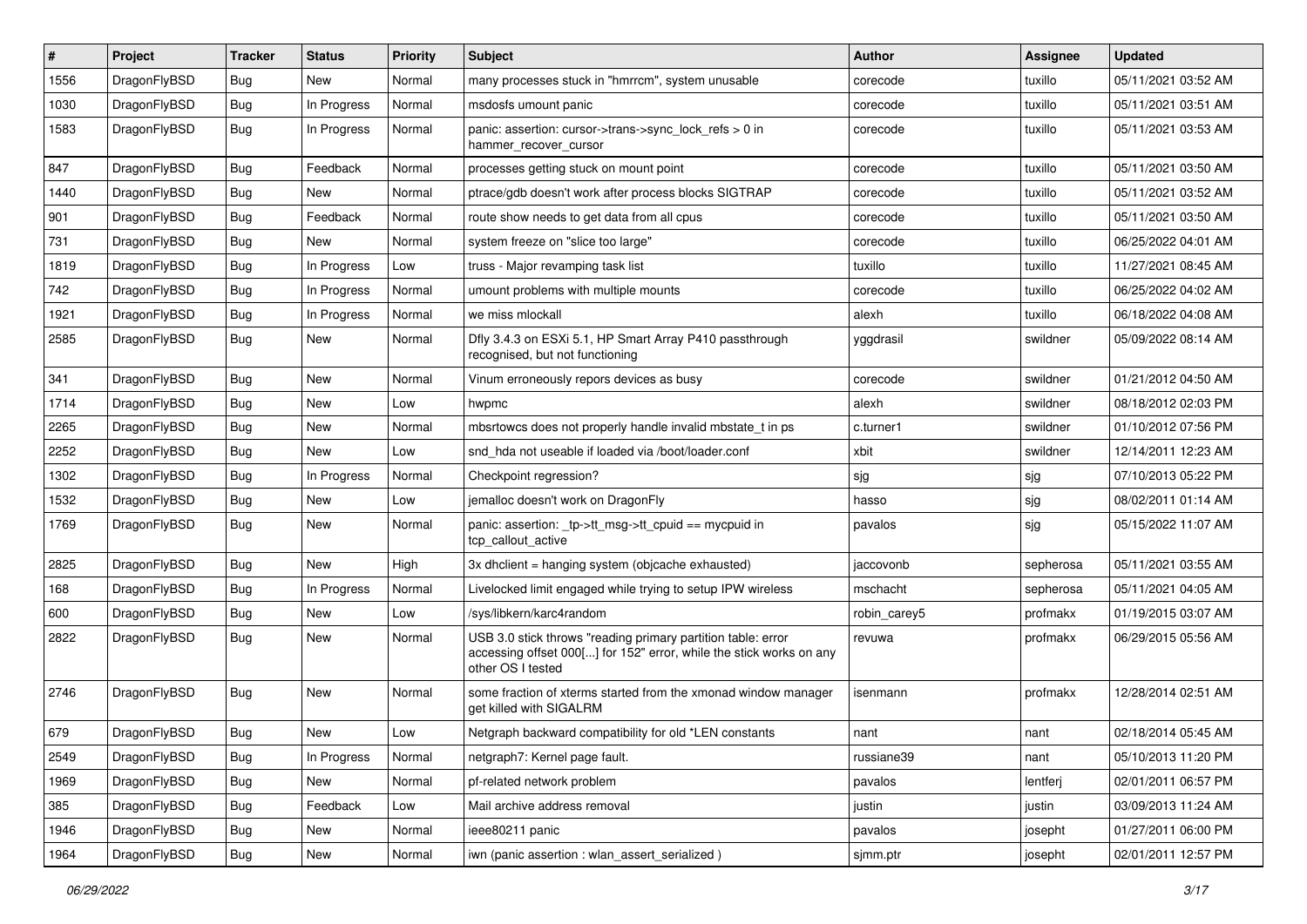| $\#$ | Project      | <b>Tracker</b> | <b>Status</b> | <b>Priority</b> | Subject                                                                                          | Author        | Assignee | <b>Updated</b>      |
|------|--------------|----------------|---------------|-----------------|--------------------------------------------------------------------------------------------------|---------------|----------|---------------------|
| 2870 | DragonFlyBSD | <b>Bug</b>     | New           | High            | Broken text and icons when glamor acceleration is used                                           | 375gnu        | ftigeot  | 01/31/2016 12:13 AM |
| 1593 | DragonFlyBSD | <b>Bug</b>     | Feedback      | Normal          | panic: assertion: ccb == ap->ap_err_ccb in ahci_put_err_ccb                                      | ftigeot       | ftigeot  | 05/15/2022 05:09 AM |
| 1411 | DragonFlyBSD | <b>Bug</b>     | Feedback      | Normal          | Burning doesn't work with ahci(4)                                                                | hasso         | dillon   | 05/11/2021 04:00 AM |
| 1831 | DragonFlyBSD | <b>Bug</b>     | Feedback      | High            | HAMMER "malloc limit exceeded" panic                                                             | eocallaghan   | dillon   | 06/04/2022 04:38 AM |
| 2037 | DragonFlyBSD | <b>Bug</b>     | Feedback      | Normal          | Panic Bad link elm while building packages                                                       | ftigeot       | dillon   | 04/21/2011 07:20 AM |
| 2092 | DragonFlyBSD | <b>Bug</b>     | New           | Normal          | Panic: Bad link elm 0x next->prev != elm                                                         | masterblaster | dillon   | 12/04/2011 12:49 PM |
| 2819 | DragonFlyBSD | <b>Bug</b>     | In Progress   | Normal          | Random micro system freezes after a week of uptime                                               | ftigeot       | dillon   | 08/16/2015 08:46 PM |
| 1127 | DragonFlyBSD | <b>Bug</b>     | Feedback      | Low             | cdrom drive not detected                                                                         | tgr           | corecode | 01/15/2015 08:55 AM |
| 1430 | DragonFlyBSD | <b>Bug</b>     | <b>New</b>    | Normal          | Buggy w(1)?                                                                                      | hasso         | alexh    | 11/24/2010 08:09 AM |
| 2100 | DragonFlyBSD | <b>Bug</b>     | Feedback      | Normal          | devfs related panic                                                                              | sepherosa     | alexh    | 07/10/2011 02:29 PM |
| 1538 | DragonFlyBSD | <b>Bug</b>     | <b>New</b>    | Low             | mountroot should probe file systems                                                              | corecode      | alexh    | 11/24/2010 06:35 PM |
| 2353 | DragonFlyBSD | <b>Bug</b>     | In Progress   | Normal          | panic: assertion "gd->gd_spinlocks_wr == 0" failed in<br>bsd4 schedulerclock                     | jaydg         | alexh    | 11/28/2012 01:57 AM |
| 2657 | DragonFlyBSD | <b>Bug</b>     | <b>New</b>    | High            | Needs acl to migrate our servers                                                                 | ferney        |          | 03/31/2014 11:37 AM |
| 2565 | DragonFlyBSD | <b>Bug</b>     | <b>New</b>    | Normal          | "ifconfig ix0 up" panic                                                                          | Itpig402a     |          | 06/03/2013 05:46 AM |
| 2931 | DragonFlyBSD | <b>Bug</b>     | New           | Low             | 'gdb' of 'vkernel' unable to print backtrace                                                     | tofergus      |          | 07/26/2016 01:51 PM |
| 725  | DragonFlyBSD | <b>Bug</b>     | In Progress   | Low             | 'make distribution' fails w/'ro' /usr/obj                                                        | c.turner      |          | 03/09/2013 01:01 PM |
| 2930 | DragonFlyBSD | <b>Bug</b>     | <b>New</b>    | High            | 'objcache' causes panic during 'nfs_readdir'                                                     | tofergus      |          | 07/26/2016 01:09 PM |
| 1990 | DragonFlyBSD | <b>Bug</b>     | New           | Normal          | /mnt too large to mount                                                                          | peur.neu      |          | 02/16/2011 11:24 PM |
| 2835 | DragonFlyBSD | <b>Bug</b>     | <b>New</b>    | Normal          | /usr/include/c++/5.0/bits/c++locale.h likes<br>POSIX_C_SOURCE>=200809                            | davshao       |          | 11/18/2015 03:40 AM |
| 604  | DragonFlyBSD | <b>Bug</b>     | In Progress   | Normal          | 1.8.1-RELEASE - clock runs fast on mainboard ASUS P5A-B                                          | yeti          |          | 05/11/2021 03:55 AM |
| 570  | DragonFlyBSD | <b>Bug</b>     | Feedback      | Normal          | 1.8.x: ACPI problems                                                                             | qhwt+dfly     |          | 06/02/2014 03:45 AM |
| 599  | DragonFlyBSD | <b>Bug</b>     | New           | Urgent          | 1.9.0 reproducable panic                                                                         | pavalos       |          | 12/22/2010 01:08 AM |
| 2652 | DragonFlyBSD | <b>Bug</b>     | New           | Normal          | 189a0ff3761b47  ix: Implement MSI-X support locks up Lenovo<br>S10 Intel Atom n270               | davshao       |          | 05/14/2014 01:55 AM |
| 2107 | DragonFlyBSD | <b>Bug</b>     | <b>New</b>    | Normal          | 2.10.1 sata dvd drive issue                                                                      | ausppc        |          | 07/31/2011 08:41 PM |
| 2644 | DragonFlyBSD | <b>Bug</b>     | Feedback      | Normal          | 3.6.0-REL trap 9 on boot                                                                         | memmerto      |          | 11/27/2021 08:08 AM |
| 2688 | DragonFlyBSD | <b>Bug</b>     | New           | Normal          | 67613368bdda7 Fix wrong checks for U4B presence Asrock Z77M<br>difficulty detecting USB keyboard | davshao       |          | 06/28/2014 07:08 PM |
| 2138 | DragonFlyBSD | <b>Bug</b>     | New           | Normal          | > 100% CPU usage                                                                                 | robin.carey1  |          | 09/26/2011 12:20 PM |
| 2816 | DragonFlyBSD | <b>Bug</b>     | New           | Normal          | A multitasking process being debugged can get stuck                                              | phma          |          | 05/19/2015 03:57 AM |
| 2117 | DragonFlyBSD | Bug            | New           | High            | ACPI and/or bce(4) problem with 2.11.0.673.g0d557 on HP DL380<br>G6                              | pauska        |          | 08/22/2011 10:15 AM |
| 3107 | DragonFlyBSD | Bug            | New           | Low             | ACPI interrupt storm when loading i915 on Lenovo T460                                            | oyvinht       |          | 07/15/2020 07:01 AM |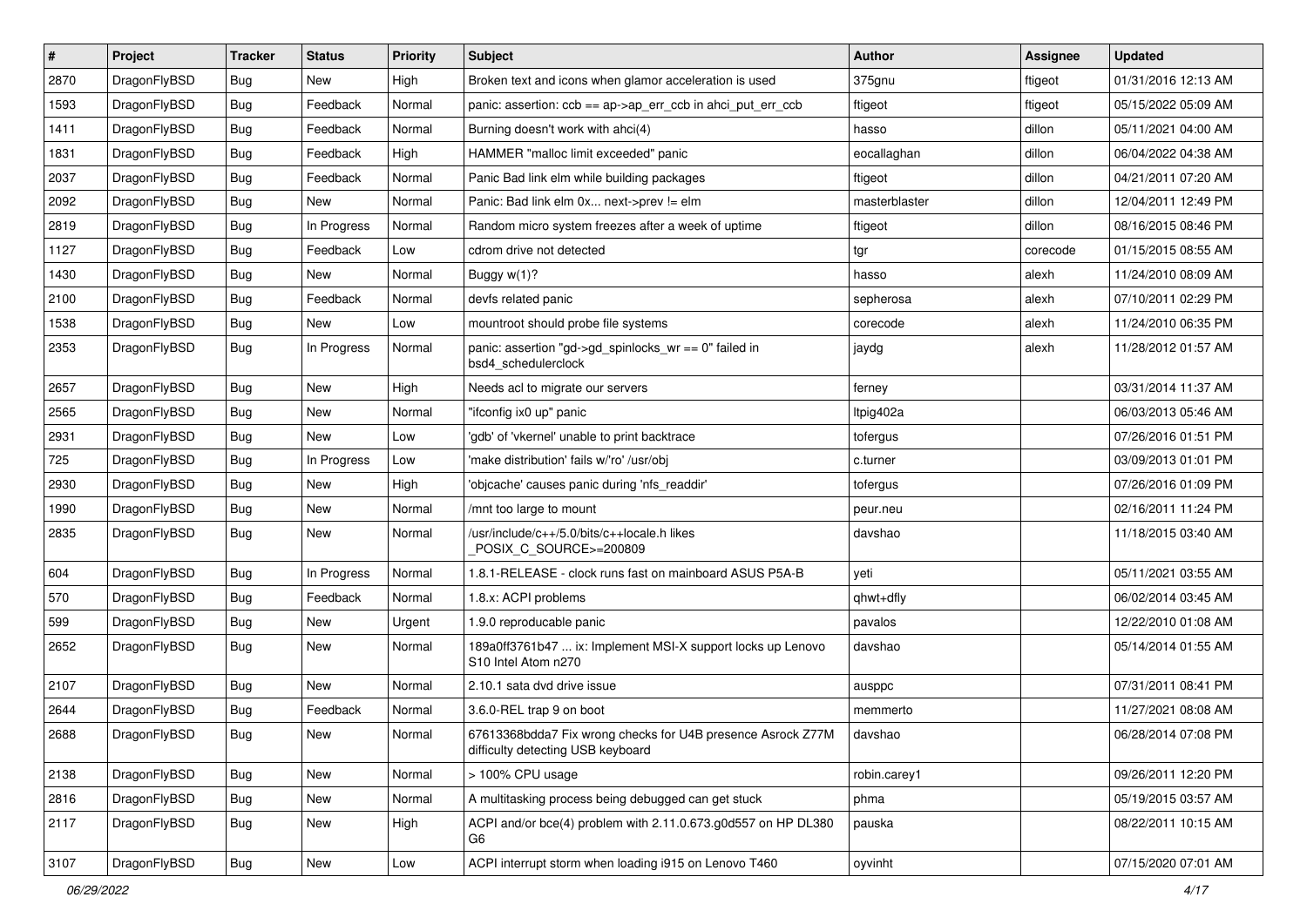| $\#$ | Project      | <b>Tracker</b> | <b>Status</b> | <b>Priority</b> | Subject                                                                                                            | <b>Author</b>      | Assignee | <b>Updated</b>      |
|------|--------------|----------------|---------------|-----------------|--------------------------------------------------------------------------------------------------------------------|--------------------|----------|---------------------|
| 1181 | DragonFlyBSD | <b>Bug</b>     | In Progress   | Normal          | ACX111 panic                                                                                                       | elekktretterr      |          | 05/11/2021 04:00 AM |
| 2568 | DragonFlyBSD | <b>Bug</b>     | <b>New</b>    | Normal          | AHCI panic                                                                                                         | josepht            |          | 06/07/2013 05:52 PM |
| 1923 | DragonFlyBSD | <b>Bug</b>     | New           | Normal          | Abysmal NFS performance with IPv6                                                                                  | ftigeot            |          | 12/05/2010 09:34 PM |
| 1592 | DragonFlyBSD | <b>Bug</b>     | Feedback      | Normal          | AcpiOSUnmapMemory: Warning, deallocation did not track<br>allocation.                                              | eocallaghan        |          | 06/02/2014 07:45 AM |
| 2636 | DragonFlyBSD | <b>Bug</b>     | Feedback      | Low             | Add -x flag to iostat (a la solaris)                                                                               | tuxillo            |          | 05/11/2021 04:07 AM |
| 2423 | DragonFlyBSD | <b>Bug</b>     | New           | Urgent          | After multiple panics/locks, hitting KKASSERT in<br>hammer init cursor                                             | rumcic             |          | 09/18/2012 02:28 AM |
| 3189 | DragonFlyBSD | Bug            | <b>New</b>    | Normal          | Allow DragonFly Mail Agent to accept an alternate config via<br>command line switch                                | iang               |          | 08/16/2021 12:42 AM |
| 2430 | DragonFlyBSD | <b>Bug</b>     | New           | Normal          | Alternate Password Hash method                                                                                     | robin.carey1       |          | 10/07/2012 06:28 AM |
| 1975 | DragonFlyBSD | Bug            | New           | Normal          | Applications seg fault in select() and poll()                                                                      | rumcic             |          | 05/31/2022 02:58 PM |
| 1148 | DragonFlyBSD | <b>Bug</b>     | In Progress   | Low             | BCM4311 wireless network adapter detected but not functional                                                       | archimedes.gaviola |          | 05/11/2021 04:00 AM |
| 2434 | DragonFlyBSD | Bug            | New           | Normal          | BTX Halted - Boot fails on USB/GUI                                                                                 | lucmv              |          | 10/17/2012 08:12 PM |
| 3113 | DragonFlyBSD | <b>Bug</b>     | In Progress   | Urgent          | Booting vKernel fails due being out of swap space                                                                  | tcullen            |          | 05/11/2021 04:14 AM |
| 2630 | DragonFlyBSD | <b>Bug</b>     | New           | Normal          | Bring in latest iconv fixes from FreeBSD10 as well as csmapper<br>updates                                          | tuxillo            |          | 05/11/2021 03:54 AM |
| 2210 | DragonFlyBSD | <b>Bug</b>     | New           | Normal          | Bugtracker cannot assign default project for new users                                                             | ahuete.devel       |          | 11/17/2011 11:30 AM |
| 1727 | DragonFlyBSD | <b>Bug</b>     | Feedback      | Normal          | CD boot panic (2.6.1) (usb?)                                                                                       | kiril              |          | 05/15/2022 05:10 AM |
| 1786 | DragonFlyBSD | Bug            | New           | Normal          | Calling NULL function pointer initiates panic loop                                                                 | sjg                |          | 10/11/2010 05:28 PM |
| 3313 | DragonFlyBSD | <b>Bug</b>     | New           | Normal          | Can't boot from my live USB at all. The kernel loading process<br>hangs.                                           | rempas             |          | 06/03/2022 12:16 AM |
| 1961 | DragonFlyBSD | Bug            | <b>New</b>    | Normal          | Can't create dump from DDB                                                                                         | shamaz             |          | 01/29/2011 09:02 PM |
| 2611 | DragonFlyBSD | Bug            | New           | Normal          | Change in IP address results in network not working                                                                | phma               |          | 12/05/2013 07:55 PM |
| 3152 | DragonFlyBSD | <b>Bug</b>     | Feedback      | Normal          | Console's size in ttyv0 and single user mode is sticking to 80x25,<br>while ttyv1 can make use of the whole screen | overtime           |          | 02/24/2019 01:08 AM |
| 1916 | DragonFlyBSD | <b>Bug</b>     | New           | Normal          | Constant crashes on x86_64 with UFS                                                                                | lentferj           |          | 11/21/2010 07:40 PM |
| 3281 | DragonFlyBSD | Bug            | New           | Normal          | Crash after leaving unattended for a while                                                                         | bhaible            |          | 07/10/2021 03:32 AM |
| 2444 | DragonFlyBSD | <b>Bug</b>     | New           | Normal          | Crash during Hammer overnight cleanup                                                                              | justin             |          | 11/04/2012 07:58 AM |
| 3208 | DragonFlvBSD | Bug            | New           | Normal          | Crash related to nfsd                                                                                              | tse                |          | 06/11/2020 05:52 AM |
| 2283 | DragonFlyBSD | Bug            | New           | Normal          | DFBSD DragonFly v2.13.0.957.g4f459 - pmap_release: page<br>should already be gone 0xc27120bc                       | tuxillo            |          | 01/23/2012 03:03 AM |
| 1332 | DragonFlyBSD | <b>Bug</b>     | Feedback      | Normal          | DFBSD 2.2 - Booting usbcdrom/usbsticks on thinkpad hangs on<br>"BTX Halted"                                        | tuxillo            |          | 05/11/2021 04:00 AM |
| 2078 | DragonFlyBSD | <b>Bug</b>     | New           | Normal          | DFBSD i386 v2.11.0.201.g3ed2f - Panic during installworld into a<br>vn0 device                                     | tuxillo            |          | 05/19/2011 07:50 PM |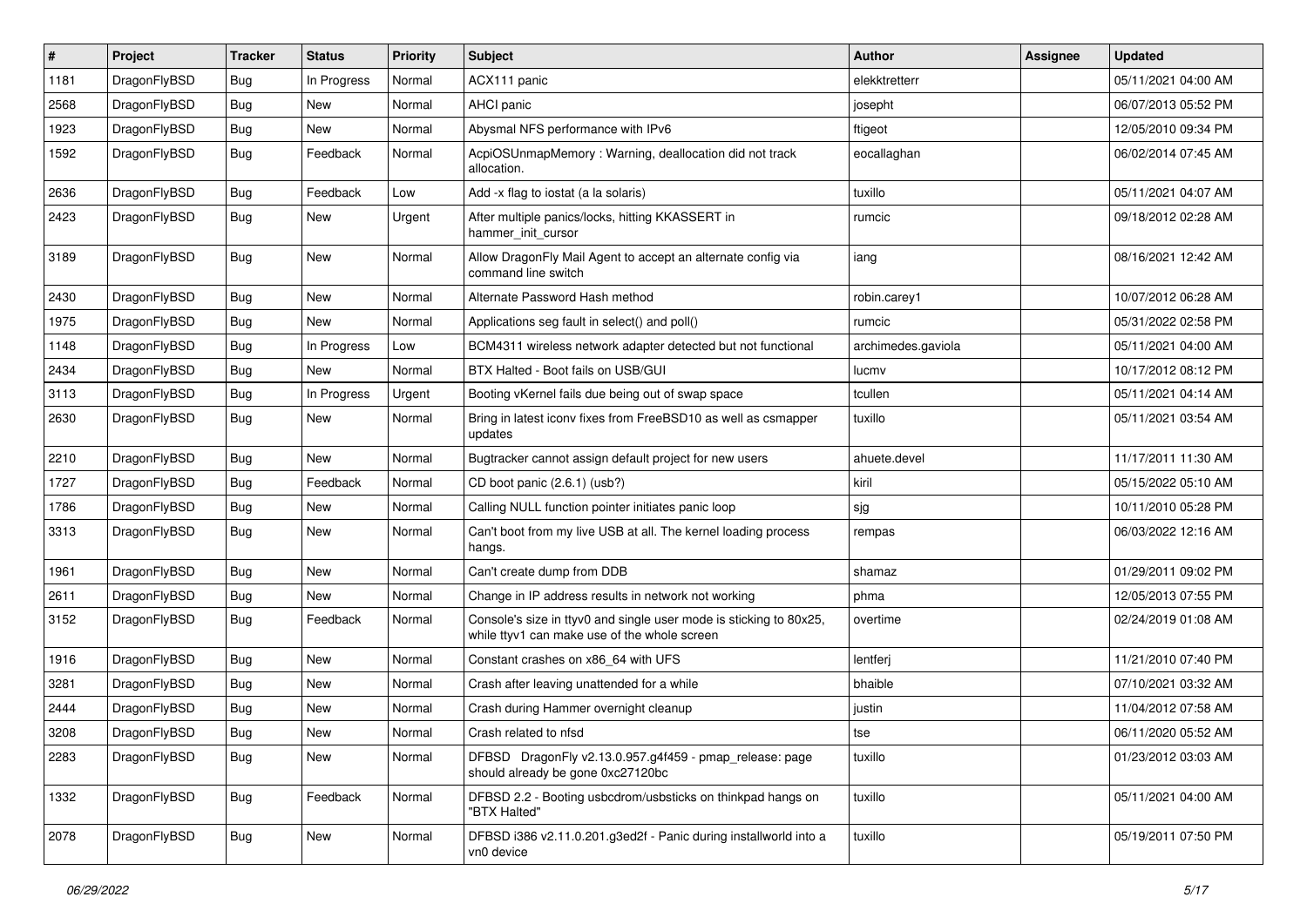| $\#$ | <b>Project</b> | <b>Tracker</b> | <b>Status</b> | <b>Priority</b> | <b>Subject</b>                                                                                            | <b>Author</b> | Assignee | <b>Updated</b>      |
|------|----------------|----------------|---------------|-----------------|-----------------------------------------------------------------------------------------------------------|---------------|----------|---------------------|
| 2084 | DragonFlyBSD   | <b>Bug</b>     | <b>New</b>    | Normal          | DFBSD v2.11.0.242.g4d317 - panic: zone: entry not free                                                    | tuxillo       |          | 07/03/2012 01:23 AM |
| 2129 | DragonFlyBSD   | <b>Bug</b>     | <b>New</b>    | Normal          | DFBSD v2.11.0.661.gf9438 i386 - panic: lockmgr thrd sleep                                                 | tuxillo       |          | 09/05/2011 09:49 AM |
| 2166 | DragonFlyBSD   | Bug            | <b>New</b>    | Normal          | DFBSD v2.13.0.109.g05b9d - Strange lockups                                                                | tuxillo       |          | 10/29/2011 11:20 AM |
| 2171 | DragonFlyBSD   | Bug            | <b>New</b>    | Normal          | DFBSD v2.13.0.151.gdc8442 - panic: assertion "(*ptep &<br>$(PG MANAGED PG V)) == PG V"$                   | tuxillo       |          | 11/04/2011 05:06 PM |
| 1959 | DragonFlyBSD   | Bug            | <b>New</b>    | Normal          | DFBSD v2.9.1.422.gc98f2 - Panic during boot - IPv6 and PF                                                 | tuxillo       |          | 01/13/2011 03:37 AM |
| 2345 | DragonFlyBSD   | Bug            | In Progress   | Normal          | DFBSD v3.1.0.457.gd679f - NFS panic on diskless station                                                   | tuxillo       |          | 04/07/2012 05:22 PM |
| 2351 | DragonFlyBSD   | <b>Bug</b>     | In Progress   | Normal          | DFBSD v3.1.0.579.g44ccf - Stuck during startup, random freezes                                            | tuxillo       |          | 04/24/2012 08:21 AM |
| 2498 | DragonFlyBSD   | <b>Bug</b>     | New           | Normal          | DFBSD v3.2.2-RELEASE - LIST_FIRST(&bp->b_dep) == NULL"<br>failed in vfs vmio release                      | tuxillo       |          | 05/31/2022 04:09 PM |
| 2495 | DragonFlyBSD   | Bug            | <b>New</b>    | High            | DFBSD v3.3.0.960.g553fe7 - ocnt != 0" failed in<br>prop_object_release                                    | tuxillo       |          | 05/31/2022 04:08 PM |
| 2499 | DragonFlyBSD   | Bug            | In Progress   | Urgent          | DRAGONFLY 3 2 lockd not responding correctly                                                              | Nerzhul       |          | 01/22/2013 12:47 PM |
| 2595 | DragonFlyBSD   | <b>Bug</b>     | <b>New</b>    | Normal          | Dragon Fly 3.4.3 crashes on SUN Blade X6250 with Qlogic ISP 2432<br>FC card                               | Turvamies     |          | 10/07/2013 11:53 AM |
| 2619 | DragonFlyBSD   | <b>Bug</b>     | <b>New</b>    | Normal          | Dragon Fly 3.6 can't be installed on a 6TB volume                                                         | ftigeot       |          | 02/23/2014 11:55 PM |
| 3197 | DragonFlyBSD   | Bug            | <b>New</b>    | Normal          | DragonFly upgrades                                                                                        | tse           |          | 04/18/2020 04:18 PM |
| 2556 | DragonFlyBSD   | Bug            | Feedback      | Normal          | DragonFly v3.5.0.81.gd3479 - Process signal weirdness                                                     | tuxillo       |          | 12/17/2013 03:48 PM |
| 3124 | DragonFlyBSD   | <b>Bug</b>     | <b>New</b>    | High            | DragonFlyBSD 5.0.2 with Hammer2 with UEFI install doesn't boot                                            | wiesl         |          | 06/18/2019 05:07 AM |
| 3299 | DragonFlyBSD   | Bug            | In Progress   | Normal          | Dragon FlyBSD reports utterly wrong uptime (most of the time, right<br>after booting in)                  | adrian        |          | 11/11/2021 01:43 PM |
| 1669 | DragonFlyBSD   | <b>Bug</b>     | In Progress   | Normal          | Drive wont open using button                                                                              | elekktretterr |          | 02/29/2012 12:05 PM |
| 979  | DragonFlyBSD   | <b>Bug</b>     | Feedback      | Normal          | Failure-prone USB mass storage (SB600? msdosfs? CAM?)                                                     | floid         |          | 01/15/2015 08:38 AM |
| 2799 | DragonFlyBSD   | Bug            | <b>New</b>    | Normal          | Fatal trap 12 caused by moused(8) -p/dev/cual0                                                            | opvalues      |          | 03/04/2015 11:01 PM |
| 2072 | DragonFlyBSD   | <b>Bug</b>     | <b>New</b>    | Normal          | Fatal trap 12: stopped at lwkt_send_ipiq3                                                                 | rumcic        |          | 05/17/2011 04:12 AM |
| 3266 | DragonFlyBSD   | <b>Bug</b>     | <b>New</b>    | High            | Filesystems broken due to "KKASSERT(count &<br>TOK COUNTMASK);"                                           | tkusumi       |          | 03/15/2021 01:21 PM |
| 2638 | DragonFlyBSD   | <b>Bug</b>     | Feedback      | High            | Fix machdep.pmap mmu optimize                                                                             | tuxillo       |          | 05/11/2021 04:07 AM |
| 1877 | DragonFlyBSD   | <b>Bug</b>     | <b>New</b>    | Normal          | Freeze during 1st hammer cleanup after new install                                                        | elekktretterr |          | 05/15/2022 11:43 AM |
| 1947 | DragonFlyBSD   | Bug            | New           | Low             | GA-880GM-UD2H (rev. 1.3) AHCI fails to detect disks at the end of<br>the RAID controller                  | eocallaghan   |          | 11/27/2021 08:46 AM |
| 2674 | DragonFlyBSD   | <b>Bug</b>     | <b>New</b>    | Normal          | <b>GPT Support</b>                                                                                        | ftigeot       |          | 12/28/2015 02:54 PM |
| 3301 | DragonFlyBSD   | Bug            | New           | Normal          | Gkrellm from the packages is not showing logged in users in main<br>window, logged in users always $== 0$ | adrian        |          | 01/08/2022 04:24 AM |
| 3047 | DragonFlyBSD   | Bug            | <b>New</b>    | Normal          | HAMMER critical write error                                                                               | samuel        |          | 06/19/2019 09:50 AM |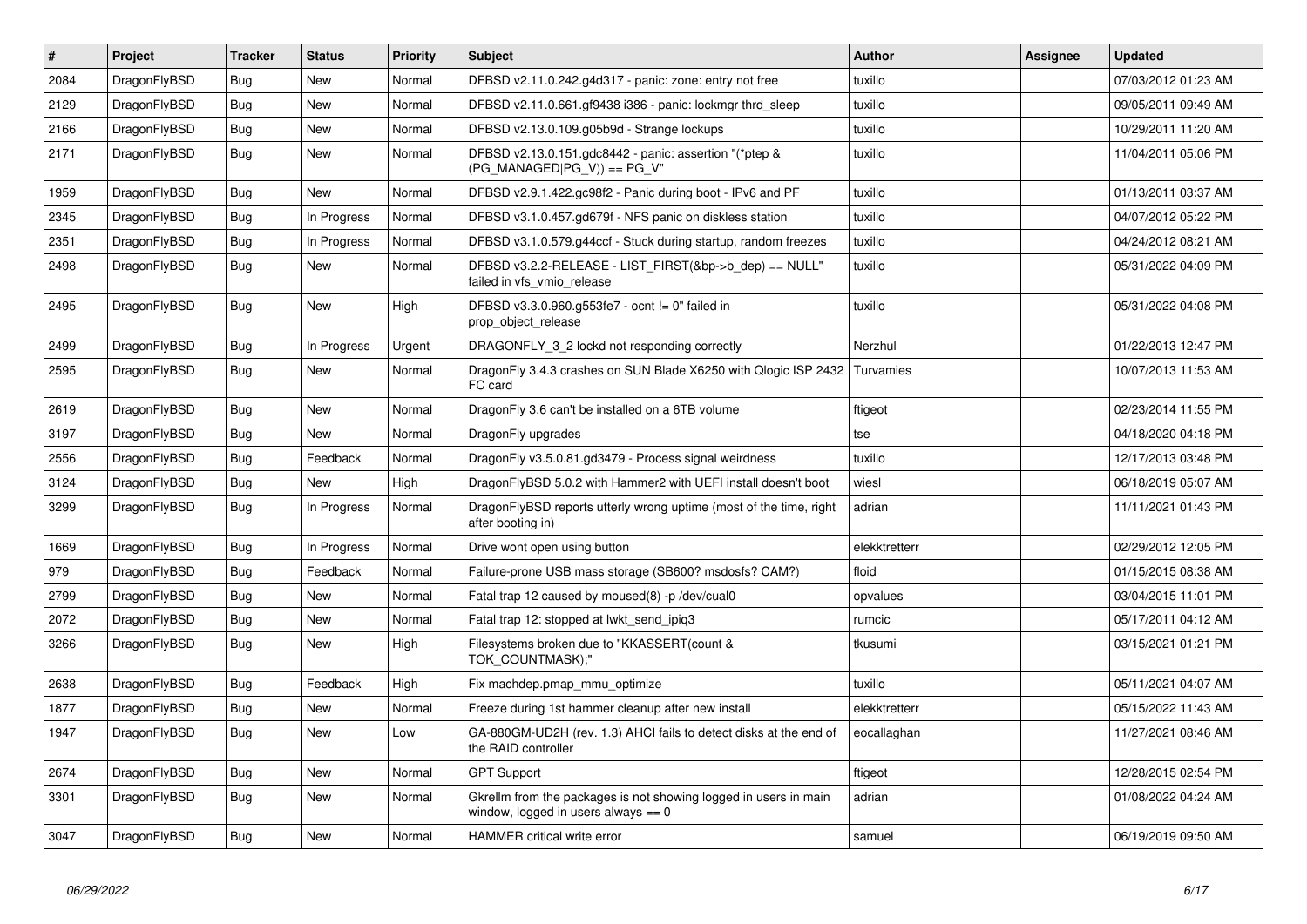| $\vert$ # | Project      | <b>Tracker</b> | <b>Status</b> | <b>Priority</b> | <b>Subject</b>                                                                                                                                              | <b>Author</b> | Assignee | <b>Updated</b>      |
|-----------|--------------|----------------|---------------|-----------------|-------------------------------------------------------------------------------------------------------------------------------------------------------------|---------------|----------|---------------------|
| 1749      | DragonFlyBSD | <b>Bug</b>     | In Progress   | Normal          | HAMMER fsstress panic in hammer_flush_inode_core<br>'ip->flush_state != HAMMER_FST_FLUSH'                                                                   | vsrinivas     |          | 05/11/2021 04:06 AM |
| 1744      | DragonFlyBSD | <b>Bug</b>     | In Progress   | Normal          | HAMMER fsstress panic in hammer setup child callback                                                                                                        | vsrinivas     |          | 05/11/2021 04:05 AM |
| 2898      | DragonFlyBSD | <b>Bug</b>     | New           | Normal          | <b>HAMMER</b> panic                                                                                                                                         | pavalos       |          | 11/03/2018 07:05 AM |
| 1717      | DragonFlyBSD | <b>Bug</b>     | Feedback      | Normal          | HAMMER panic in hammer_cursor_down()                                                                                                                        | josepht1      |          | 05/11/2021 04:05 AM |
| 2647      | DragonFlyBSD | <b>Bug</b>     | <b>New</b>    | Normal          | HAMMER panic on 3.6.0                                                                                                                                       | tuxillo       |          | 05/11/2021 03:54 AM |
| 2863      | DragonFlyBSD | <b>Bug</b>     | <b>New</b>    | Normal          | HAMMER synch tid is zero                                                                                                                                    | shamaz        |          | 12/12/2015 11:24 PM |
| 2287      | DragonFlyBSD | <b>Bug</b>     | <b>New</b>    | Normal          | HAMMER(ROOT) Illegal UNDO TAIL signature at<br>300000001967c000                                                                                             | y0n3t4n1      |          | 11/07/2018 01:22 AM |
| 3249      | DragonFlyBSD | <b>Bug</b>     | <b>New</b>    | Normal          | HAMMER2 fsync(2) not working properly                                                                                                                       | tkusumi       |          | 09/21/2020 07:07 AM |
| 3246      | DragonFlyBSD | Bug            | New           | Normal          | HAMMER2 unable to handle ENOSPC properly                                                                                                                    | tkusumi       |          | 09/04/2020 11:11 AM |
| 2803      | DragonFlyBSD | Bug            | New           | Normal          | HAMMER: Warning: UNDO area too small!                                                                                                                       | ftigeot       |          | 03/11/2015 03:42 PM |
| 2958      | DragonFlyBSD | <b>Bug</b>     | Feedback      | Normal          | Hammer FS dies during pruning after massive write load                                                                                                      | neilb         |          | 10/11/2016 04:20 AM |
| 2852      | DragonFlyBSD | <b>Bug</b>     | New           | Normal          | Hammer File System - hangs on undo during system boot / mount -<br>will not recover on DragonFlyBSD newer than 3.6.0                                        | abale         |          | 05/11/2021 04:07 AM |
| 2347      | DragonFlyBSD | <b>Bug</b>     | Feedback      | High            | Hammer PFSes destroy does not give back full space allocated to<br><b>PFS</b>                                                                               | sgeorge       |          | 07/19/2012 01:11 AM |
| 1907      | DragonFlyBSD | <b>Bug</b>     | <b>New</b>    | Normal          | Hammer crash in hammer flusher flush()                                                                                                                      | swildner      |          | 11/11/2010 05:07 AM |
| 3194      | DragonFlyBSD | Bug            | <b>New</b>    | High            | Hammer kernel crash on mirror-stream of PFS after upgrade<br>(assertion "cursor->flags &<br>HAMMER_CURSOR_ITERATE_CHECK" failed in<br>hammer_btree_iterate) | Anonymous     |          | 06/29/2019 01:32 PM |
| 2915      | DragonFlyBSD | Bug            | <b>New</b>    | High            | Hammer mirror-copy problem                                                                                                                                  | t dfbsd       |          | 08/25/2016 05:28 AM |
| 1330      | DragonFlyBSD | <b>Bug</b>     | Feedback      | Normal          | Hammer, usb disk, SYNCHRONIZE CACHE failure                                                                                                                 | josepht       |          | 06/02/2014 04:56 AM |
| 2738      | DragonFlyBSD | <b>Bug</b>     | <b>New</b>    | Normal          | Hammer: Strange behavior when trying to recover old version of<br>moved file                                                                                | roland        |          | 11/20/2014 08:02 AM |
| 3215      | DragonFlyBSD | Bug            | New           | Normal          | Hang in todrain(3) after write(3)                                                                                                                           | noloader      |          | 11/25/2019 03:08 PM |
| 1718      | DragonFlyBSD | Bug            | Feedback      | Normal          | IDE disk drive not detected by x86 64 2.6.1 Live CD                                                                                                         | bcox          |          | 11/27/2021 08:25 AM |
| 1882      | DragonFlyBSD | <b>Bug</b>     | New           | Low             | Idea for handling new USB vendor/device codes                                                                                                               | bmk           |          | 10/20/2010 12:15 PM |
| 2535      | DragonFlyBSD | <b>Bug</b>     | New           | Normal          | Imap processes apparentlt blocked on disk I/O                                                                                                               | ftigeot       |          | 04/02/2013 09:31 AM |
| 1836      | DragonFlyBSD | <b>Bug</b>     | New           | Normal          | Incorrect TCP checksum show up in tcpdump                                                                                                                   | robgar1       |          | 05/15/2022 11:22 AM |
| 1144      | DragonFlyBSD | <b>Bug</b>     | Feedback      | Normal          | Incorrect clock under KVM                                                                                                                                   | msylvan       |          | 03/09/2013 01:17 PM |
| 2858      | DragonFlyBSD | <b>Bug</b>     | <b>New</b>    | Low             | Installer "Local or UTC" question should have "No" selected by<br>default.                                                                                  | cgag          |          | 12/02/2015 01:18 PM |
| 2859      | DragonFlyBSD | <b>Bug</b>     | <b>New</b>    | Low             | Installer configuration menu always highlights "Select timezone", no<br>matter which step was last completed.                                               | cgag          |          | 12/02/2015 01:54 PM |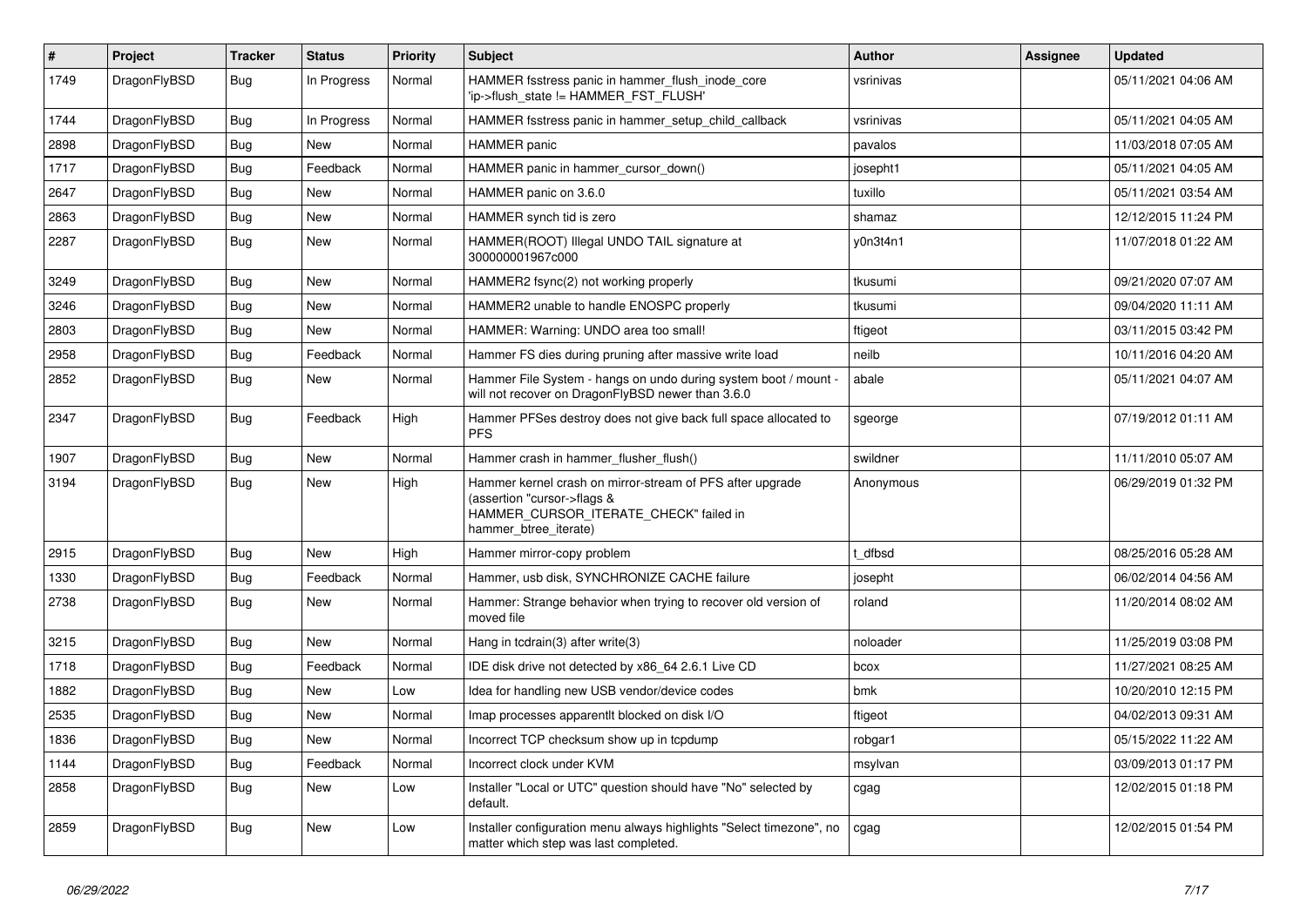| $\vert$ # | Project      | <b>Tracker</b> | <b>Status</b> | <b>Priority</b> | Subject                                                                                | Author        | Assignee | <b>Updated</b>      |
|-----------|--------------|----------------|---------------|-----------------|----------------------------------------------------------------------------------------|---------------|----------|---------------------|
| 3120      | DragonFlyBSD | <b>Bug</b>     | New           | Normal          | Intel AC 8260 firmware does not load                                                   | Vintodrimmer  |          | 08/28/2018 03:30 AM |
| 2994      | DragonFlyBSD | <b>Bug</b>     | New           | Normal          | Intermittent boot hangs after git: hammer - HAMMER Version 7                           | davshao       |          | 03/30/2017 02:06 PM |
| 1486      | DragonFlyBSD | <b>Bug</b>     | Feedback      | Normal          | Interrupt storm related to SATA DVD device                                             | hasso         |          | 05/11/2021 04:01 AM |
| 3269      | DragonFlyBSD | <b>Bug</b>     | In Progress   | Normal          | Is double-buffer'd buf still required by HAMMER2 ?                                     | tkusumi       |          | 05/12/2021 04:09 PM |
| 3280      | DragonFlyBSD | <b>Bug</b>     | <b>New</b>    | Normal          | KMS console and i915(4) not working in 6.0                                             | cmusser       |          | 07/10/2021 03:35 AM |
| 2473      | DragonFlyBSD | <b>Bug</b>     | New           | Normal          | Kernel crash when trying to up the wpi0 device (Dfly<br>v3.3.0.758.g47388-DEVELOPMENT) | tomaz         |          | 02/24/2014 08:50 AM |
| 2250      | DragonFlyBSD | <b>Bug</b>     | <b>New</b>    | Normal          | Kernel panic                                                                           | adamk         |          | 11/23/2018 01:10 AM |
| 3247      | DragonFlyBSD | <b>Bug</b>     | New           | Normal          | Kernel panic doing nothing much                                                        | phma          |          | 09/12/2020 11:40 PM |
| 1594      | DragonFlyBSD | <b>Bug</b>     | <b>New</b>    | Normal          | Kernel panic during boot from Live CD on Dell E6400                                    | bodie         |          | 05/11/2021 03:54 AM |
| 2891      | DragonFlyBSD | <b>Bug</b>     | New           | Normal          | Kernel panic in IEEE802.11 related code                                                | shamaz        |          | 05/29/2016 05:49 PM |
| 3235      | DragonFlyBSD | <b>Bug</b>     | New           | Normal          | Kernel panic in devfs vnops.c                                                          | mneumann      |          | 04/28/2020 07:00 AM |
| 3224      | DragonFlyBSD | <b>Bug</b>     | New           | Normal          | Kernel panic when trying to ping6                                                      | zhtw          |          | 03/08/2020 08:55 AM |
| 3129      | DragonFlyBSD | <b>Bug</b>     | <b>New</b>    | High            | Kernel panic with 5.2.0 on A2SDi-4C-HLN4F                                              | stateless     |          | 04/24/2018 12:50 AM |
| 2052      | DragonFlyBSD | <b>Bug</b>     | New           | Normal          | Kernel panic: CPU APIC ID out of range                                                 | Anonymous     |          | 05/02/2011 11:06 AM |
| 2421      | DragonFlyBSD | <b>Bug</b>     | <b>New</b>    | High            | Kernel panic: vm_fault: page 0xc0f70000 not busy!                                      | lentferj      |          | 10/03/2012 08:16 AM |
| 3218      | DragonFlyBSD | <b>Bug</b>     | <b>New</b>    | Normal          | Kernel panics are not sent to comconsole when booted over EFI                          | mqudsi        |          | 12/02/2019 08:52 PM |
| 1899      | DragonFlyBSD | <b>Bug</b>     | <b>New</b>    | Normal          | Keyboard doesn't work                                                                  | fransm        |          | 05/15/2022 03:32 PM |
| 2004      | DragonFlyBSD | <b>Bug</b>     | New           | Normal          | LWKT_WAIT_IPIQ panic                                                                   | steve         |          | 03/08/2011 05:46 PM |
| 2396      | DragonFlyBSD | <b>Bug</b>     | Feedback      | High            | Latest 3.1 development version core dumps while destroying master<br><b>PFS</b>        | sgeorge       |          | 01/23/2013 04:10 PM |
| 2414      | DragonFlyBSD | Bug            | In Progress   | Normal          | Lenovo S10 acpi freeze (not new)                                                       | davshao       |          | 05/11/2021 04:13 AM |
| 1591      | DragonFlyBSD | Bug            | Feedback      | Normal          | Lenovo X301 hangs with AHCI Driver CMD TIMEOUT<br>STS=d0 <bsy></bsy>                   | eocallaghan   |          | 05/11/2021 04:05 AM |
| 1502      | DragonFlyBSD | Bug            | In Progress   | Normal          | Lock while deleting files from nohistory HAMMER directories                            | hasso         |          | 03/10/2013 04:28 AM |
| 3165      | DragonFlyBSD | Bug            | <b>New</b>    | Normal          | Looping at boot time                                                                   | gop           |          | 12/28/2018 01:04 PM |
| 1456      | DragonFlyBSD | <b>Bug</b>     | Feedback      | Normal          | Microsoft wireless desktop problems                                                    | elekktretterr |          | 01/15/2015 08:34 AM |
| 2887      | DragonFlyBSD | Bug            | New           | Low             | Missing extattr_namespace_to_string and<br>extattr_string_to_namespace functions       | rubenk        |          | 02/06/2016 05:09 AM |
| 1463      | DragonFlyBSD | <b>Bug</b>     | New           | Normal          | Mountroot before drives are initialized                                                | elekktretterr |          | 12/07/2010 01:30 PM |
| 3111      | DragonFlyBSD | <b>Bug</b>     | In Progress   | High            | Mouse lags every second heavily under X11                                              | mneumann      |          | 12/12/2017 09:46 PM |
| 1695      | DragonFlyBSD | <b>Bug</b>     | New           | Normal          | NFS-related system breakdown                                                           | Anonymous     |          | 04/10/2014 12:35 AM |
| 3310      | DragonFlyBSD | <b>Bug</b>     | In Progress   | Normal          | NVMM+QEMU fail to boot with UEFI: Mem Assist Failed<br>[gpa=0xfffffff0]                | liweitianux   |          | 01/11/2022 03:22 PM |
| 3317      | DragonFlyBSD | Bug            | In Progress   | Normal          | Network vtnet0 not working on Hetzner cloud                                            | mneumann      |          | 06/18/2022 03:55 AM |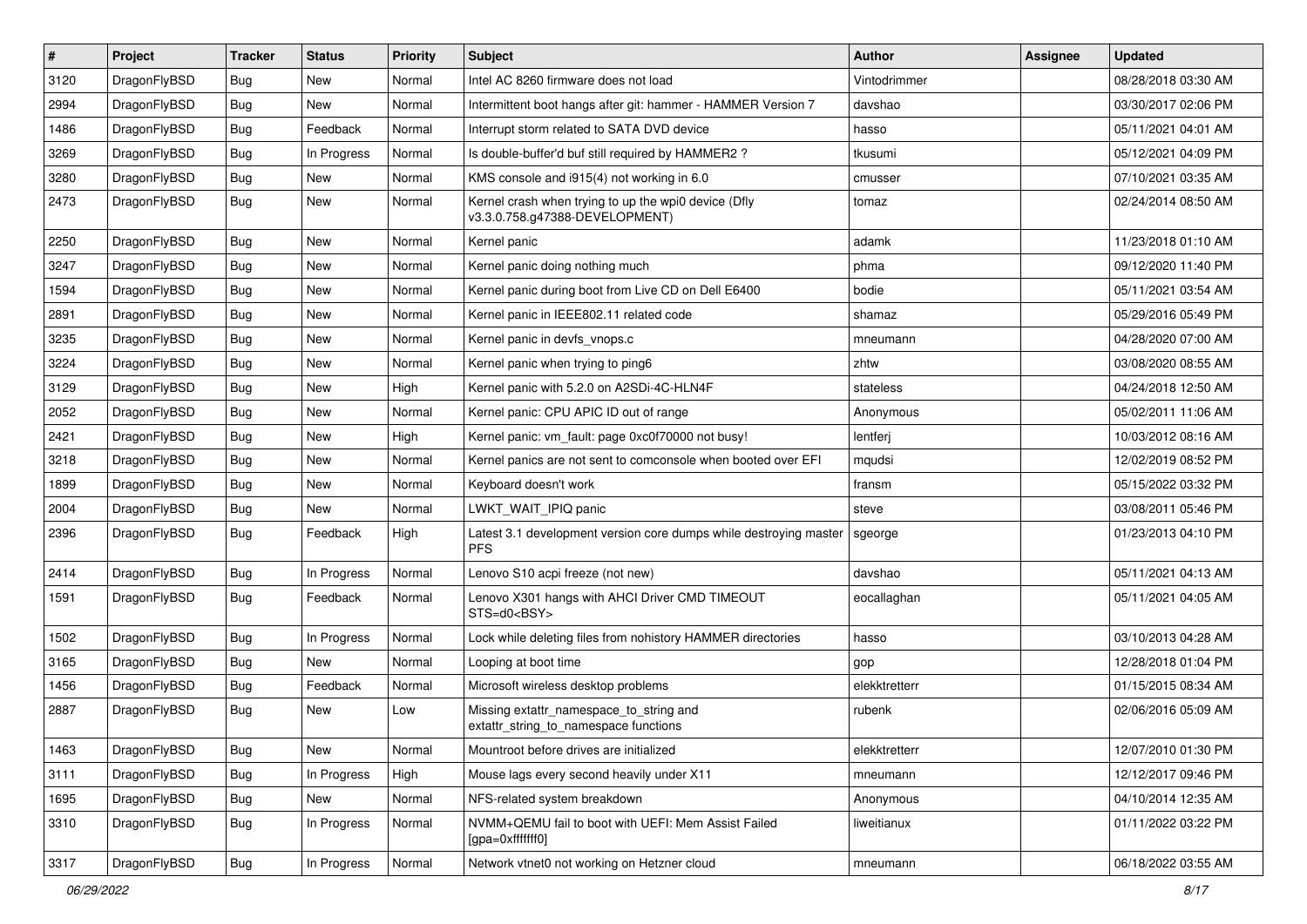| #    | Project      | <b>Tracker</b> | <b>Status</b> | <b>Priority</b> | Subject                                                                                         | Author        | Assignee | <b>Updated</b>      |
|------|--------------|----------------|---------------|-----------------|-------------------------------------------------------------------------------------------------|---------------|----------|---------------------|
| 1774 | DragonFlyBSD | Bug            | <b>New</b>    | Normal          | New IP header cleanup branch available for testing                                              | dillon        |          | 05/15/2022 10:59 AM |
| 2051 | DragonFlyBSD | Bug            | <b>New</b>    | Normal          | No ipv6 lan route entry created on 2.10                                                         | ftigeot       |          | 04/21/2011 10:37 AM |
| 2161 | DragonFlyBSD | <b>Bug</b>     | New           | Normal          | Outdated xorg.conf file gets installed into etc and screws up mouse                             | eocallaghan   |          | 10/27/2011 01:51 PM |
| 3101 | DragonFlyBSD | Bug            | New           | Low             | PFI CGI install not working in dragonflybsd 5.0.1 USB install                                   | bnegre82      |          | 05/11/2021 04:14 AM |
| 3199 | DragonFlyBSD | Bug            | New           | Normal          | PFS label not found panic                                                                       | tse           |          | 08/21/2019 03:51 AM |
| 1580 | DragonFlyBSD | Bug            | Feedback      | Normal          | Panic (Fatal trap 12: page fault while in kernel mode) while playing<br>with pf and netif names | rumcic        |          | 12/21/2018 01:21 AM |
| 2812 | DragonFlyBSD | Bug            | New           | Normal          | Panic on Intel DE3815TYKHE                                                                      | tmorp         |          | 05/14/2015 03:14 PM |
| 2071 | DragonFlyBSD | Bug            | New           | High            | Panic on assertion: (int)(flg->seq - seq) > 0 in hammer_flusher_flush<br>after inode error      | vsrinivas     |          | 06/12/2011 07:59 AM |
| 2081 | DragonFlyBSD | <b>Bug</b>     | Feedback      | Normal          | Panic on device "detach" / "failure"                                                            | vsrinivas     |          | 02/29/2012 07:11 AM |
| 1939 | DragonFlyBSD | Bug            | New           | Normal          | Panic on nightly build and stress test box                                                      | lentferj      |          | 12/18/2010 08:41 AM |
| 1250 | DragonFlyBSD | Bug            | Feedback      | Normal          | Panic upon plugging an USB flash drive into the machine                                         | rumcic        |          | 03/10/2013 05:17 AM |
| 1873 | DragonFlyBSD | Bug            | New           | Normal          | Panic upon usb mouse detach and reattaching                                                     | rumcic        |          | 02/01/2011 09:53 AM |
| 2641 | DragonFlyBSD | Bug            | New           | Normal          | Panic when loading natapci as module                                                            | tuxillo       |          | 05/11/2021 03:54 AM |
| 1860 | DragonFlyBSD | <b>Bug</b>     | Feedback      | Normal          | Panic while creating UFS fs on vn(4) for initrd                                                 | matthias      |          | 02/29/2012 07:16 AM |
| 884  | DragonFlyBSD | Bug            | In Progress   | High            | Performance/memory problems under filesystem IO load                                            | hasso         |          | 05/11/2021 03:50 AM |
| 2020 | DragonFlyBSD | Bug            | New           | Low             | Port brcm80211 driver from Linux to DragonFly BSD                                               | studer        |          | 03/05/2011 10:54 PM |
| 2617 | DragonFlyBSD | <b>Bug</b>     | Feedback      | Normal          | Possible issue with wireless mouse on 3.6 release                                               | FilippoMo     |          | 01/14/2015 03:42 PM |
| 1668 | DragonFlyBSD | Bug            | Feedback      | Normal          | Power button not working                                                                        | elekktretterr |          | 03/10/2013 06:22 AM |
| 3117 | DragonFlyBSD | <b>Bug</b>     | New           | Normal          | Problem with colours if "intel" video-driver used                                               | dpostolov     |          | 01/07/2018 11:35 PM |
| 2881 | DragonFlyBSD | Bug            | New           | Normal          | Pulseaudio hangs/resets system when starting X11                                                | mneumann      |          | 01/09/2016 03:08 AM |
| 3134 | DragonFlyBSD | <b>Bug</b>     | New           | Normal          | RFC 3021 (/31 networks) appear to be unsupported                                                | jailbird      |          | 05/16/2018 11:03 PM |
| 2288 | DragonFlyBSD | <b>Bug</b>     | Feedback      | Normal          | Random IO performance loss introduced since January 1st                                         | lentferj      |          | 01/23/2013 04:21 PM |
| 2509 | DragonFlyBSD | Bug            | <b>New</b>    | Normal          | Redefinition of DIRBLKSIZ in restore(8)                                                         | swildner      |          | 06/04/2022 04:40 AM |
| 2629 | DragonFlyBSD | Bug            | New           | Normal          | Replace gcc44 with llvm34, clang34, and libc++                                                  | tuxillo       |          | 06/02/2014 02:30 PM |
| 3298 | DragonFlyBSD | Bug            | New           | Normal          | Running "w" and having logged in via XDM through VNC, "w" prints<br>an extra error message      | piecuch       |          | 10/25/2021 09:16 AM |
| 3029 | DragonFlyBSD | Bug            | New           | Normal          | Running DflyBSD 4.8 on FreeBSD bhyve as a guest                                                 | iron          |          | 05/13/2022 04:33 AM |
| 3300 | DragonFlyBSD | Bug            | New           | Normal          | Running Xvnc from TigerVNC package through the INETD daemon<br>in TCP WAIT mode fails hard      | adrian        |          | 01/08/2022 04:25 AM |
| 2095 | DragonFlyBSD | <b>Bug</b>     | New           | Low             | Running installer post-install: Unsupported DFUI transport "                                    | greenrd       |          | 06/26/2011 09:20 AM |
| 2587 | DragonFlyBSD | <b>Bug</b>     | New           | Normal          | SATA DVD writer not detected by DragonFly                                                       | srussell      |          | 09/04/2020 08:55 AM |
| 1194 | DragonFlyBSD | Bug            | New           | Normal          | SCSI errors while trying to copy photos from my camera                                          | elekktretterr |          | 01/14/2015 04:39 PM |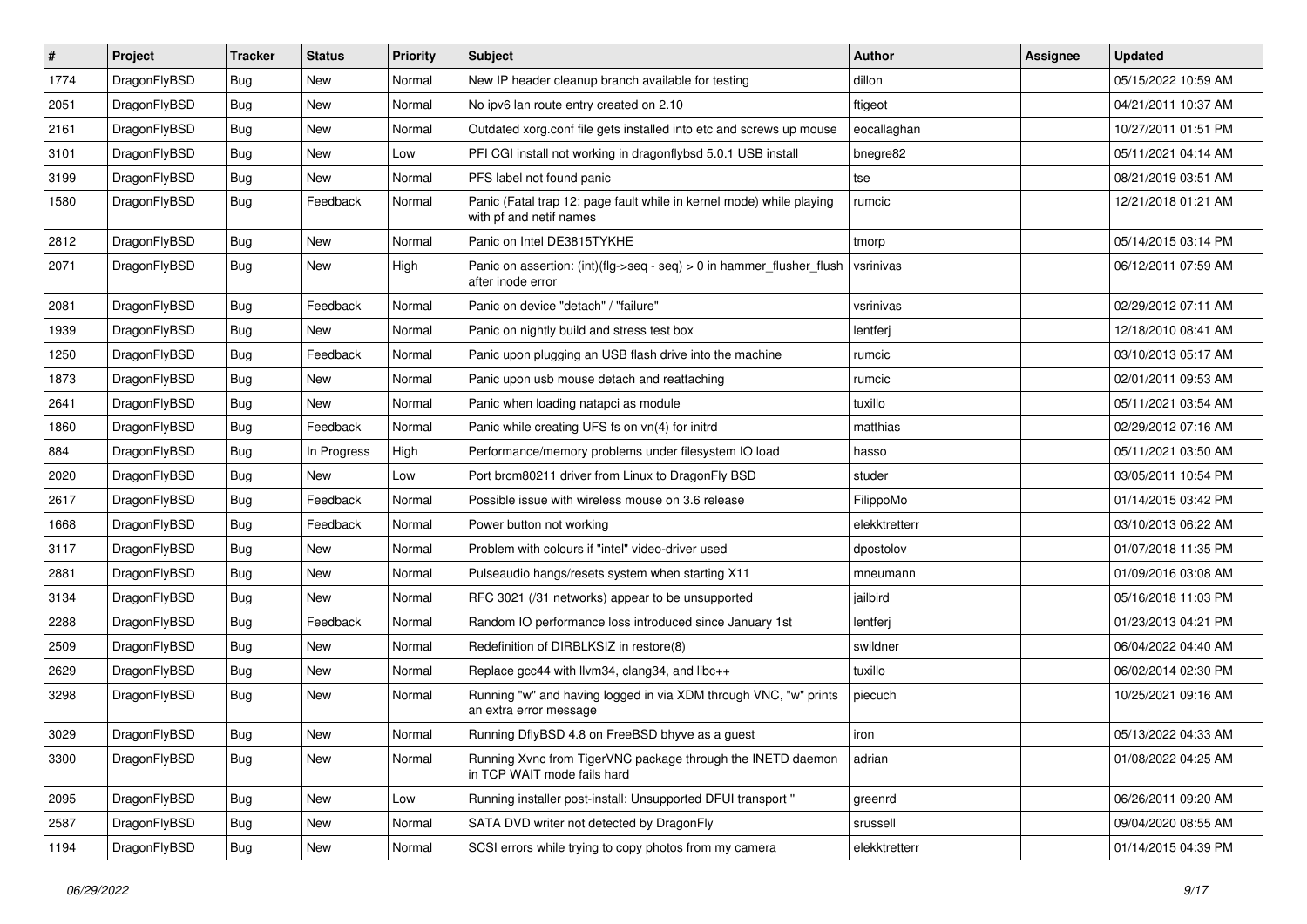| $\sharp$ | Project      | <b>Tracker</b> | <b>Status</b> | <b>Priority</b> | Subject                                                                                                   | Author          | Assignee | <b>Updated</b>      |
|----------|--------------|----------------|---------------|-----------------|-----------------------------------------------------------------------------------------------------------|-----------------|----------|---------------------|
| 3243     | DragonFlyBSD | Bug            | New           | Normal          | SMART status not reported properly for SSD disks                                                          | daftaupe        |          | 09/09/2020 11:03 PM |
| 2731     | DragonFlyBSD | Bug            | In Progress   | Normal          | Screen full of random colors when starting Xorg with Intel Haswell<br>HD Graphics P4600                   | ikatzmaier      |          | 11/12/2014 04:08 PM |
| 3278     | DragonFlyBSD | <b>Bug</b>     | <b>New</b>    | Normal          | Second screen image is distorted                                                                          | arcade@b1t.name |          | 07/10/2021 03:36 AM |
| 2094     | DragonFlyBSD | Bug            | <b>New</b>    | Normal          | Segfault when gdb printing backtrace from core dump                                                       | greenrd         |          | 06/25/2011 04:14 PM |
| 1313     | DragonFlyBSD | <b>Bug</b>     | New           | Low             | Signal code in kernel needs major overhaul (signal queues,<br>si_code, si_addr)                           | hasso           |          | 05/11/2021 04:00 AM |
| 1336     | DragonFlyBSD | Bug            | In Progress   | Normal          | Still looking for reports of missed directory entries w/ HAMMER                                           | dillon          |          | 05/11/2021 04:00 AM |
| 2529     | DragonFlyBSD | <b>Bug</b>     | <b>New</b>    | Low             | Sundance network adapter is not detected and attached                                                     | kworr           |          | 03/25/2013 02:29 AM |
| 1884     | DragonFlyBSD | Bug            | New           | Normal          | System completely freezes while listening music (devbuf: malloc<br>limit exceeded)                        | shamaz          |          | 01/24/2011 05:00 PM |
| 2308     | DragonFlyBSD | Bug            | <b>New</b>    | Normal          | System freeze when unloading snd_hda                                                                      | jaydg           |          | 02/19/2012 07:15 AM |
| 3157     | DragonFlyBSD | Bug            | <b>New</b>    | Normal          | TP-Link UE300 not working in 5.2-RELEASE                                                                  | tuxillo         |          | 11/15/2018 02:08 PM |
| 2820     | DragonFlyBSD | <b>Bug</b>     | New           | Normal          | TP-Link USB Wi-Fi adapter cannot be reattached to the system                                              | shamaz          |          | 05/22/2015 09:45 PM |
| 1982     | DragonFlyBSD | Bug            | New           | Low             | There is no linuxulator on x86-64                                                                         | herrgard        |          | 05/31/2022 02:25 PM |
| 2371     | DragonFlyBSD | <b>Bug</b>     | <b>New</b>    | Normal          | Timezone problem with America/Sao_Paulo                                                                   | raitech         |          | 05/17/2012 01:42 PM |
| 2153     | DragonFlyBSD | <b>Bug</b>     | New           | Normal          | Too many unuseful warnings at boot                                                                        | juanfra684      |          | 10/18/2011 10:16 PM |
| 3311     | DragonFlyBSD | Bug            | <b>New</b>    | Low             | TrueCrypt support may cause kernel crash                                                                  | arcade@b1t.name |          | 04/29/2022 06:19 AM |
| 1613     | DragonFlyBSD | <b>Bug</b>     | Feedback      | Normal          | USB Keyboard not working on master                                                                        | elekktretterr   |          | 05/11/2021 04:05 AM |
| 3139     | DragonFlyBSD | Bug            | <b>New</b>    | Normal          | USB Mouse Does Not Work in DragonflyBSD guest on VirtualBox                                               | chiguy1256      |          | 06/24/2018 10:14 PM |
| 2802     | DragonFlyBSD | <b>Bug</b>     | New           | Normal          | USB Wifi urtwn0 crash from cd boot                                                                        | opvalues        |          | 03/10/2015 01:07 AM |
| 846      | DragonFlyBSD | Bug            | Feedback      | Normal          | USB bugs:usb mouse can't used!                                                                            | frankning       |          | 01/15/2015 08:36 AM |
| 2077     | DragonFlyBSD | Bug            | <b>New</b>    | Normal          | USB devices conflicting                                                                                   | srussell        |          | 05/17/2011 05:12 PM |
| 2061     | DragonFlyBSD | <b>Bug</b>     | New           | Normal          | USB keyboard boot panic                                                                                   | sjg             |          | 05/04/2012 12:20 AM |
| 2675     | DragonFlyBSD | <b>Bug</b>     | New           | Low             | Ultimate N WiFi Link 5300 get iwn_intr: fatal firmware error on 5GHz                                      | revuwa          |          | 05/11/2021 04:07 AM |
| 1454     | DragonFlyBSD | Bug            | Feedback      | Normal          | Unable to boot from external USB DVD drive                                                                | elekktretterr   |          | 05/11/2021 04:01 AM |
| 1560     | DragonFlyBSD | <b>Bug</b>     | Feedback      | Normal          | Unable to modify partition table on ThinkPad T61p during install                                          | rehsack         |          | 01/15/2015 08:57 AM |
| 2316     | DragonFlyBSD | Bug            | New           | Normal          | Ungraceful invalid password handling for adding a new user in the<br>installer                            | rune            |          | 04/27/2012 11:23 PM |
| 2622     | DragonFlyBSD | <b>Bug</b>     | New           | Normal          | VAIO FIT15E fn keys support                                                                               | nonsolosoft     |          | 12/31/2013 01:31 AM |
| 2631     | DragonFlyBSD | <b>Bug</b>     | In Progress   | Low             | Verify library versioning current with full package build and switch it<br>on (after publishing packages) | tuxillo         |          | 05/11/2021 04:06 AM |
| 2125     | DragonFlyBSD | <b>Bug</b>     | New           | Normal          | Weird garbage in dmesg                                                                                    | herrgard        |          | 08/30/2011 08:04 PM |
| 3302     | DragonFlyBSD | <b>Bug</b>     | New           | Normal          | Will not boot on System76 Lemur Pro (lemp10)                                                              | piecuch         |          | 11/03/2021 10:21 AM |
| 2360     | DragonFlyBSD | <b>Bug</b>     | In Progress   | Normal          | Wishlist: virtio driver import                                                                            | vsrinivas       |          | 06/04/2022 04:16 AM |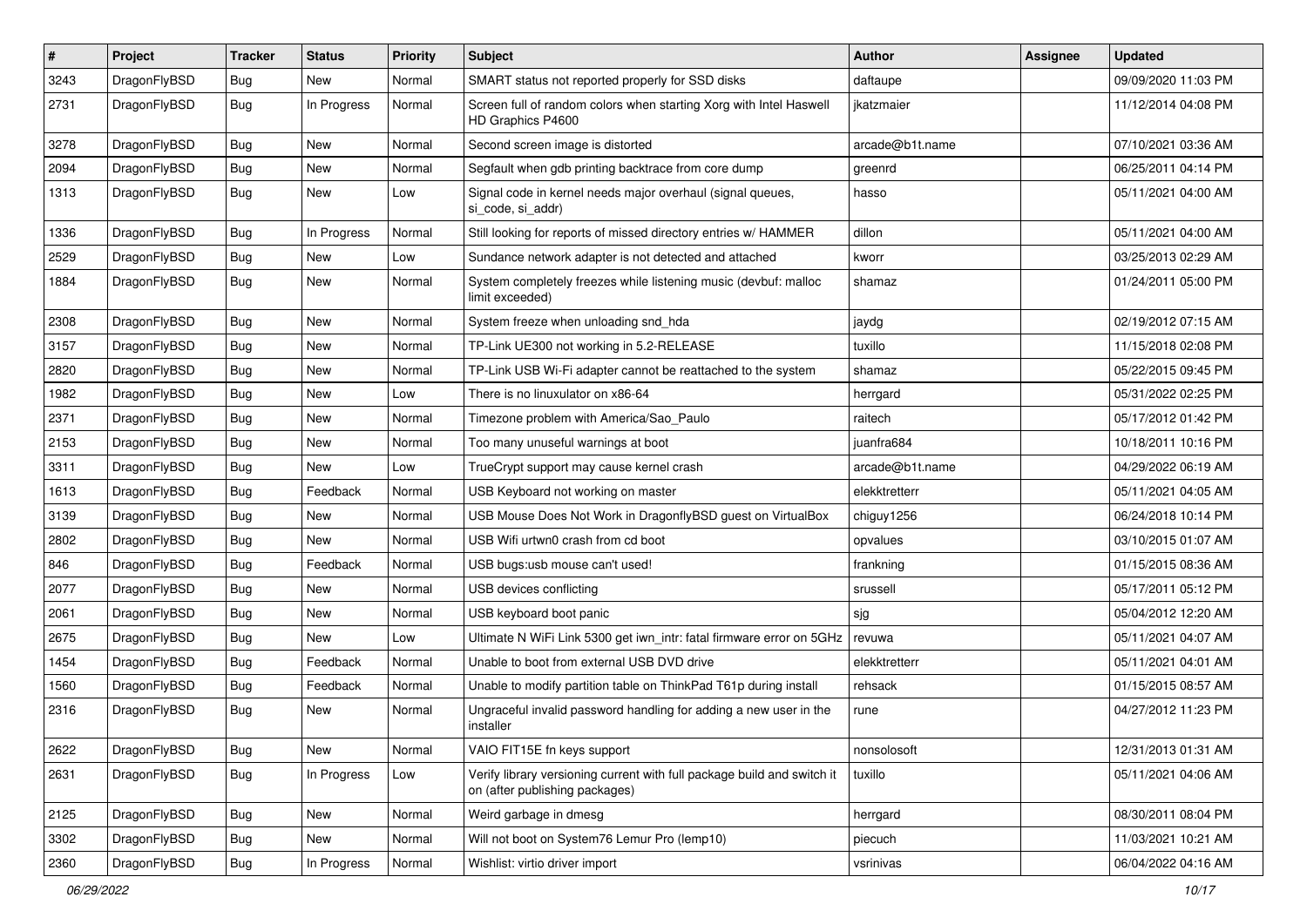| $\sharp$ | Project      | <b>Tracker</b> | <b>Status</b> | <b>Priority</b> | Subject                                                                                         | Author            | Assignee | <b>Updated</b>      |
|----------|--------------|----------------|---------------|-----------------|-------------------------------------------------------------------------------------------------|-------------------|----------|---------------------|
| 3284     | DragonFlyBSD | <b>Bug</b>     | <b>New</b>    | Normal          | Wrong towlower() result for U+038A                                                              | bhaible           |          | 07/10/2021 03:34 AM |
| 2808     | DragonFlyBSD | Bug            | New           | Normal          | X freeze by switching between X and VT - results in black screen                                | lukesky333        |          | 05/11/2021 03:55 AM |
| 2311     | DragonFlyBSD | <b>Bug</b>     | New           | Normal          | Xorg crash having something to do with drm                                                      | phma              |          | 02/22/2012 09:59 AM |
| 3226     | DragonFlyBSD | <b>Bug</b>     | New           | Normal          | Xorg freezes in vm: thread stuck in "objtrm1"                                                   | peeter            |          | 04/08/2020 02:10 AM |
| 2878     | DragonFlyBSD | Bug            | New           | Low             | [fix] CCVER problem when using clang and cpu extensions<br>(intrinsics)                         | arcade@b1t.name   |          | 06/24/2016 04:25 AM |
| 2115     | DragonFlyBSD | Bug            | New           | Normal          | [msk] system freeze after receive some paquet                                                   | bsdsx             |          | 08/22/2011 10:22 AM |
| 2306     | DragonFlyBSD | <b>Bug</b>     | New           | Normal          | a crash starts the kernel debugger in text mode, but just reboots in X                          | phma              |          | 02/11/2012 08:02 PM |
| 1521     | DragonFlyBSD | <b>Bug</b>     | Feedback      | Normal          | amd64 2.4 livecd won't mount root at boot                                                       | bolapara          |          | 01/28/2018 03:45 AM |
| 2459     | DragonFlyBSD | Bug            | Feedback      | Normal          | apic problems with HP Probook 4510s                                                             | thowe             |          | 11/27/2021 08:22 AM |
| 3143     | DragonFlyBSD | <b>Bug</b>     | New           | Normal          | assertion "0" failed in hammer2 inode xop chain sync                                            | cbin              |          | 07/18/2018 12:50 PM |
| 1246     | DragonFlyBSD | <b>Bug</b>     | New           | Normal          | bad resolution (monitor desync) with livedvd                                                    | Przem0l           |          | 02/18/2014 06:29 AM |
| 1525     | DragonFlyBSD | <b>Bug</b>     | <b>New</b>    | Normal          | boehm-gc problems                                                                               | hasso             |          | 10/13/2012 07:13 PM |
| 806      | DragonFlyBSD | <b>Bug</b>     | Feedback      | Normal          | boot error on MacBook                                                                           | tralamazza        |          | 06/04/2022 05:28 AM |
| 2680     | DragonFlyBSD | Bug            | New           | Low             | boot0cfg update makes box unbootable                                                            | herrgard          |          | 06/10/2014 06:02 AM |
| 3006     | DragonFlyBSD | <b>Bug</b>     | <b>New</b>    | Normal          | boot0cfg: panic in kern_udev.c in function _udev_dict_set_cstr when<br>installing in VirtualBox | MichiGreat        |          | 04/01/2017 02:22 PM |
| 2882     | DragonFlyBSD | Bug            | <b>New</b>    | Low             | bridge sends packets from individual interfaces                                                 | arcade@b1t.name   |          | 01/09/2016 12:43 PM |
| 2531     | DragonFlyBSD | <b>Bug</b>     | New           | Normal          | camcontrol fails to disable APM                                                                 | m.lombardi85      |          | 03/23/2013 12:28 PM |
| 2924     | DragonFlyBSD | <b>Bug</b>     | New           | Normal          | cat -v fails to tag characters in extended table with M- prefix with<br>some locales            | sevan             |          | 07/11/2016 07:18 AM |
| 1618     | DragonFlyBSD | Bug            | Feedback      | Normal          | collision for 'struct pmap' when using RPC and <sys user.h=""></sys>                            | carenas           |          | 05/11/2021 04:05 AM |
| 3240     | DragonFlyBSD | Bug            | New           | High            | compile error because of openssl with /usr/dports/security/rhash for<br>mysql 8 install         | <b>UlasSAYGIN</b> |          | 06/04/2020 08:05 AM |
| 2389     | DragonFlyBSD | Bug            | <b>New</b>    | Normal          | computer crashed while listing processes                                                        | phma              |          | 06/18/2012 02:49 PM |
| 2712     | DragonFlyBSD | Bug            | <b>New</b>    | Normal          | connect(2) returns EINVAL when retrying after ECONNREFUSED                                      | jorisgio          |          | 08/14/2014 05:31 PM |
| 2621     | DragonFlyBSD | <b>Bug</b>     | New           | Normal          | core dump using cdrom                                                                           | nonsolosoft       |          | 12/27/2013 12:43 AM |
| 3110     | DragonFlyBSD | <b>Bug</b>     | <b>New</b>    | Normal          | crash with ipfw3 under load                                                                     | bnegre82          |          | 12/09/2017 06:22 AM |
| 2547     | DragonFlyBSD | Bug            | New           | High            | crashed while doing a dry run of pkg rolling-replace                                            | phma              |          | 04/18/2013 10:40 PM |
| 2319     | DragonFlyBSD | <b>Bug</b>     | New           | Normal          | crypt/passwd forward compat                                                                     | c.turner1         |          | 02/28/2012 12:39 PM |
| 2569     | DragonFlyBSD | <b>Bug</b>     | <b>New</b>    | Normal          | ctime NFS                                                                                       | ferney            |          | 08/11/2013 04:35 AM |
| 3116     | DragonFlyBSD | <b>Bug</b>     | <b>New</b>    | Normal          | da0 detects on very big volume if to _remove_ usb install stick and<br>reboot on Intel NUC5PPYH | dpostolov         |          | 01/07/2018 09:40 PM |
| 2917     | DragonFlyBSD | <b>Bug</b>     | New           | Normal          | da8: reading primary partition table: error accessing offset<br>000000000000 for 512            | liweitianux       |          | 05/11/2021 08:43 PM |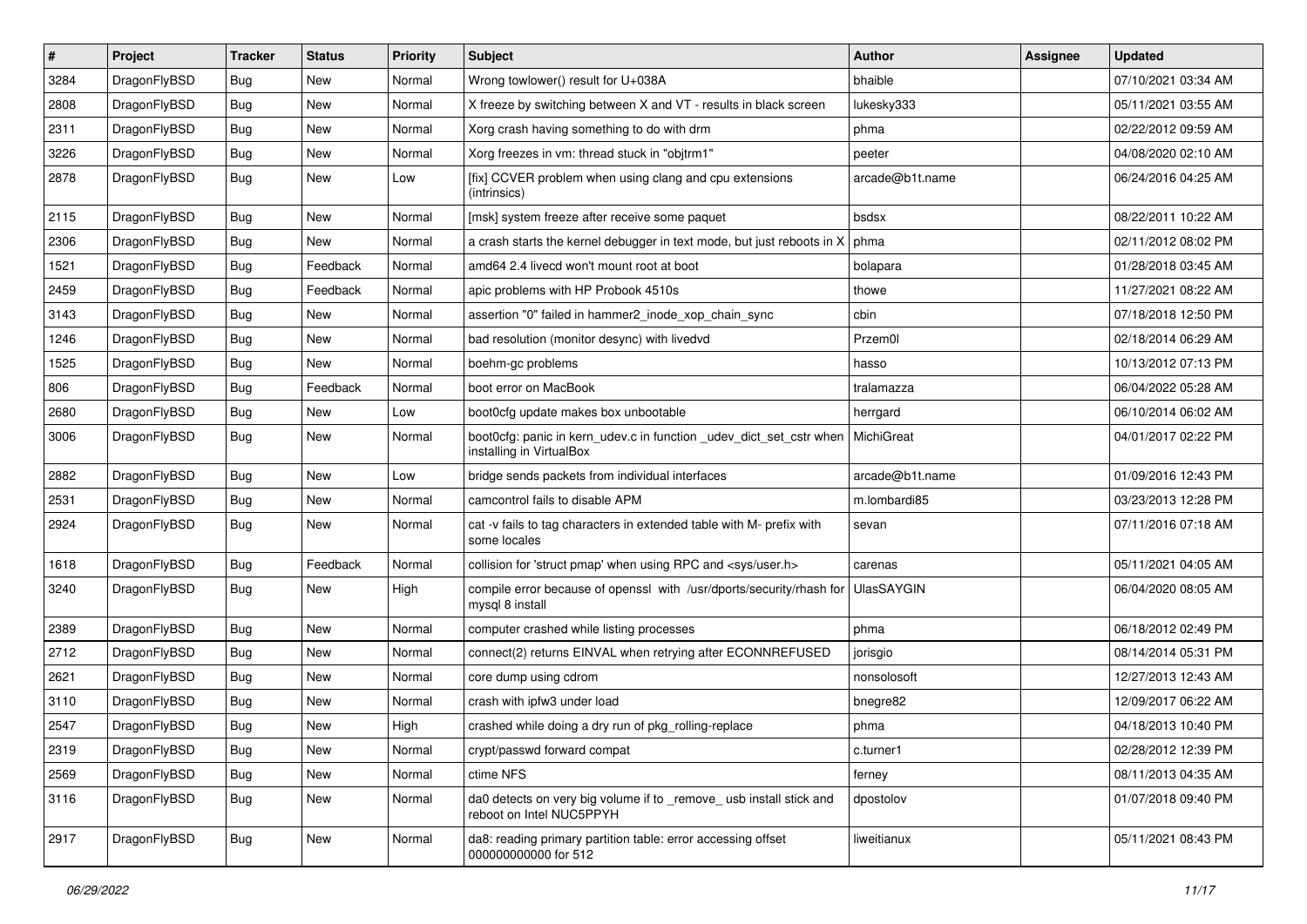| $\sharp$ | Project      | <b>Tracker</b> | <b>Status</b> | <b>Priority</b> | Subject                                                                           | Author            | Assignee | <b>Updated</b>      |
|----------|--------------|----------------|---------------|-----------------|-----------------------------------------------------------------------------------|-------------------|----------|---------------------|
| 2604     | DragonFlyBSD | <b>Bug</b>     | <b>New</b>    | Normal          | dell laptop does not boot with LATEST                                             | isenmann          |          | 11/20/2013 02:07 AM |
| 2082     | DragonFlyBSD | Bug            | New           | Normal          | dfbsd 2.10.1 amd64 - mc port build error with 'bmake bin-install'                 | sun-doctor        |          | 05/25/2011 07:18 PM |
| 3141     | DragonFlyBSD | <b>Bug</b>     | New           | Normal          | dhclient blocks boot process                                                      | rowo              |          | 12/16/2018 11:01 AM |
| 1951     | DragonFlyBSD | <b>Bug</b>     | <b>New</b>    | Normal          | dma_timeouts at phyaddr on a good hdd                                             | peur.neu          |          | 01/04/2011 07:12 AM |
| 2886     | DragonFlyBSD | Bug            | <b>New</b>    | Normal          | dragonfly mail agent: sending a testmail causes high system load                  | worf              |          | 02/05/2016 05:53 AM |
| 3011     | DragonFlyBSD | <b>Bug</b>     | In Progress   | Normal          | dragonfly/sys/dev/netif/re/re.c: suspicious code ?                                | dcb               |          | 07/29/2017 01:26 AM |
| 2806     | DragonFlyBSD | Bug            | <b>New</b>    | Normal          | failed to configure a link-local address on ath0 (errno = 22)                     | Chingyuan         |          | 05/25/2021 01:00 AM |
| 331      | DragonFlyBSD | <b>Bug</b>     | In Progress   | Normal          | ftpsesame (aka Bridging S01E03)                                                   | bastyaelvtars     |          | 03/09/2013 12:28 PM |
| 3222     | DragonFlyBSD | <b>Bug</b>     | <b>New</b>    | Normal          | gcc - undefined reference to '__atomic_load' (missing libatomic?)                 | mneumann          |          | 02/08/2020 02:45 AM |
| 2282     | DragonFlyBSD | Bug            | In Progress   | Normal          | gdb segfaults with certain corefiles                                              | tuxillo           |          | 01/18/2012 04:40 PM |
| 2124     | DragonFlyBSD | Bug            | New           | Normal          | getty repeating too quickly on port /dev/ttyv0                                    | sgeorge.ml        |          | 09/01/2011 04:28 AM |
| 1943     | DragonFlyBSD | Bug            | <b>New</b>    | Normal          | hammer assertion panic                                                            | peter             |          | 12/27/2010 12:45 AM |
| 2526     | DragonFlyBSD | <b>Bug</b>     | <b>New</b>    | Normal          | hammer cleanup doesn't run on first day of DST                                    | pavalos           |          | 10/18/2016 05:28 PM |
| 2387     | DragonFlyBSD | Bug            | New           | Normal          | hammer ignores -t during dedup                                                    | phma              |          | 06/17/2012 12:30 PM |
| 2123     | DragonFlyBSD | <b>Bug</b>     | New           | Normal          | hammer is losing files                                                            | schmir            |          | 08/30/2011 07:56 PM |
| 2809     | DragonFlyBSD | Bug            | New           | Normal          | hammer mirror-stream                                                              | masu              |          | 04/10/2015 12:33 AM |
| 1984     | DragonFlyBSD | Bug            | <b>New</b>    | Normal          | hammer mount fails after crash - HAMMER: FIFO record bad head<br>signature        | thomas.nikolajsen |          | 03/08/2011 06:57 PM |
| 2552     | DragonFlyBSD | Bug            | New           | Low             | hammer recovery should indicate progress                                          | phma              |          | 05/03/2013 12:13 AM |
| 2857     | DragonFlyBSD | Bug            | <b>New</b>    | Normal          | hammer stalls via bitcoin-qt                                                      | tkusumi           |          | 11/30/2015 06:52 AM |
| 1307     | DragonFlyBSD | Bug            | In Progress   | Normal          | hammer tid -2 shows unexpected result                                             | corecode          |          | 10/18/2016 05:29 PM |
| 3316     | DragonFlyBSD | Bug            | New           | Normal          | hammer2_dirent_create() allows creating >1 dirents with the same<br>name          | tkusumi           |          | 06/05/2022 12:35 PM |
| 2140     | DragonFlyBSD | Bug            | <b>New</b>    | High            | hammer_io_delallocate panic with 'duplicate entry' message                        | ttw               |          | 10/07/2011 12:22 PM |
| 2598     | DragonFlyBSD | Bug            | New           | Normal          | i386 via USB Booting                                                              | mbzadegan         |          | 10/21/2013 02:28 AM |
| 2329     | DragonFlyBSD | Bug            | New           | Normal          | ibm x3550 & acpi                                                                  | ano               |          | 06/03/2014 11:37 AM |
| 2182     | DragonFlyBSD | Bug            | <b>New</b>    | Normal          | if_msk PHY FIFO underrun/overflow                                                 | nonsolosoft       |          | 09/03/2012 06:39 AM |
| 989      | DragonFlyBSD | Bug            | New           | Normal          | installer/fdisk trouble with wrapped values                                       | Discodestroyer    |          | 02/18/2014 06:27 AM |
| 285      | DragonFlyBSD | <b>Bug</b>     | Feedback      | Low             | interrupt latency with re without ip address configured                           | thomas.nikolajsen |          | 02/20/2014 10:30 AM |
| 2788     | DragonFlyBSD | <b>Bug</b>     | <b>New</b>    | Normal          | ioctl GSLICEINFO: Not working for vnode slice                                     | mneumann          |          | 02/12/2015 07:49 AM |
| 2972     | DragonFlyBSD | <b>Bug</b>     | <b>New</b>    | Normal          | ipfw3 "deny to me" does not work correctly                                        | mneumann          |          | 12/27/2016 12:11 PM |
| 1867     | DragonFlyBSD | <b>Bug</b>     | New           | Normal          | it(4) motherboard and fan problems                                                | tuxillo           |          | 07/08/2011 10:48 AM |
| 2626     | DragonFlyBSD | <b>Bug</b>     | New           | Normal          | iwn driver drops with error: "firmware error 'iwn_intr: fatal firmware<br>error"" | rodyaj            |          | 01/09/2014 05:50 AM |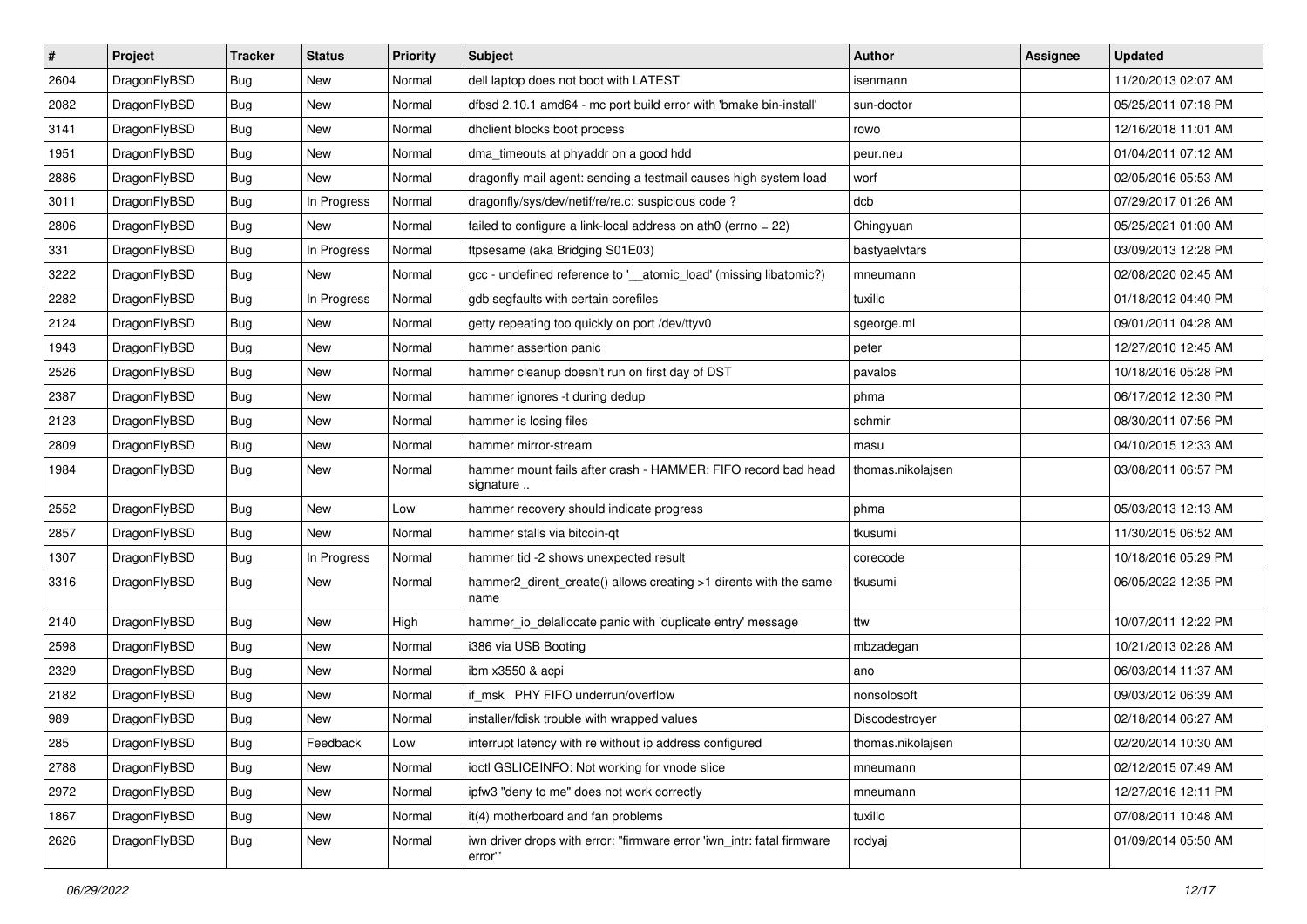| #    | Project      | <b>Tracker</b> | <b>Status</b> | <b>Priority</b> | Subject                                                                                                  | Author            | Assignee | <b>Updated</b>      |
|------|--------------|----------------|---------------|-----------------|----------------------------------------------------------------------------------------------------------|-------------------|----------|---------------------|
| 1949 | DragonFlyBSD | <b>Bug</b>     | <b>New</b>    | Normal          | iwn panic                                                                                                | pavalos           |          | 01/30/2011 03:21 AM |
| 2735 | DragonFlyBSD | <b>Bug</b>     | <b>New</b>    | Urgent          | iwn panics SYSSASSERT                                                                                    | cnb               |          | 05/11/2021 03:55 AM |
| 2158 | DragonFlyBSD | <b>Bug</b>     | New           | Normal          | iwn panics with assertion on boot.                                                                       | eocallaghan       |          | 10/24/2011 04:13 PM |
| 2970 | DragonFlyBSD | Bug            | New           | Normal          | kernel 4.7: "Is -I" causes panic on UDF filesystem: "bgetvp -<br>overlapping buffer"                     | peeter            |          | 12/21/2016 02:46 AM |
| 1193 | DragonFlyBSD | Bug            | <b>New</b>    | Normal          | kernel doesn't recognize cdrom drive                                                                     | nonsolosoft       |          | 01/25/2014 09:11 PM |
| 2042 | DragonFlyBSD | Bug            | <b>New</b>    | Normal          | kernel panic, when run boot0cfg                                                                          | sepherosa         |          | 05/31/2022 03:01 PM |
| 1824 | DragonFlyBSD | <b>Bug</b>     | Feedback      | Normal          | kernel panic, x86, 2.7.3.859.ge5104                                                                      | akirchhoff135014  |          | 03/10/2013 07:49 AM |
| 2736 | DragonFlyBSD | <b>Bug</b>     | New           | High            | kernel panics on acpi_timer_probe function                                                               | cnb               |          | 05/11/2021 03:55 AM |
| 1559 | DragonFlyBSD | <b>Bug</b>     | <b>New</b>    | Normal          | kernel trap                                                                                              | phma              |          | 11/27/2021 08:43 AM |
| 1745 | DragonFlyBSD | <b>Bug</b>     | Feedback      | Normal          | kmalloc panic                                                                                            | josepht           |          | 05/11/2021 04:05 AM |
| 2544 | DragonFlyBSD | Bug            | New           | Normal          | live DVD system boot (menu option 1) caused db> prompt on<br>PE1950                                      | estrabd           |          | 05/11/2021 03:54 AM |
| 2141 | DragonFlyBSD | <b>Bug</b>     | <b>New</b>    | Urgent          | loader and/or documentation broken                                                                       | sjg               |          | 01/20/2012 10:51 AM |
| 2936 | DragonFlyBSD | <b>Bug</b>     | <b>New</b>    | Normal          | loader.efi crashes while loading kernel                                                                  | spaceille         |          | 08/20/2016 06:17 AM |
| 1942 | DragonFlyBSD | <b>Bug</b>     | New           | Normal          | locking against myself in getcacheblk()?                                                                 | qhwt.dfly         |          | 05/31/2022 02:15 PM |
| 2008 | DragonFlyBSD | Bug            | New           | Normal          | lwkt setcpu remote: td->td flags 00800621 console flood                                                  | pavalos           |          | 03/06/2011 09:37 PM |
| 2874 | DragonFlyBSD | <b>Bug</b>     | <b>New</b>    | Normal          | make world DESTDIR=/emptydir fails                                                                       | pascii            |          | 12/25/2015 07:04 AM |
| 2609 | DragonFlyBSD | <b>Bug</b>     | New           | Normal          | master: panic: assertion<br>"LWKT_TOKEN_HELD_ANY(vm_object_token(object))" failed in<br>swp_pager_lookup | thomas.nikolajsen |          | 11/28/2013 11:36 AM |
| 3283 | DragonFlyBSD | <b>Bug</b>     | New           | Normal          | mknodat() cannot create FIFOs                                                                            | bhaible           |          | 07/10/2021 03:34 AM |
| 1935 | DragonFlyBSD | <b>Bug</b>     | New           | Normal          | mouse does not work after switching between x and console                                                | shamaz            |          | 12/13/2010 10:06 AM |
| 2618 | DragonFlyBSD | <b>Bug</b>     | New           | Normal          | mouse problem on RELEASE-3 6 0                                                                           | FilippoMo         |          | 12/20/2013 03:26 AM |
| 2620 | DragonFlyBSD | Bug            | New           | Normal          | moused problem                                                                                           | FilippoMo         |          | 12/20/2013 10:32 AM |
| 1874 | DragonFlyBSD | <b>Bug</b>     | New           | Normal          | mpd listening on all IPs, accepting only on one                                                          | rumcic            |          | 05/08/2011 01:01 PM |
| 2687 | DragonFlyBSD | <b>Bug</b>     | New           | Normal          | natacontrol software RAID in installer                                                                   | csmelosky         |          | 06/22/2014 12:03 PM |
| 2324 | DragonFlyBSD | <b>Bug</b>     | New           | Normal          | natacotrol support > 2TB not working even after the ftigeot patch                                        | zenny             |          | 03/03/2012 01:00 AM |
| 1185 | DragonFlyBSD | Bug            | New           | High            | need a tool to merge changes into /etc                                                                   | wa1ter            |          | 02/18/2014 06:02 AM |
| 2104 | DragonFlyBSD | Bug            | New           | Normal          | network configuration seg. fault on install CD                                                           | navratil          |          | 07/26/2011 07:55 AM |
| 2403 | DragonFlyBSD | Bug            | New           | Low             | newfs -E doesn't handle /dev/serno device names properly                                                 | ftigeot           |          | 08/17/2012 05:07 AM |
| 3225 | DragonFlyBSD | <b>Bug</b>     | New           | Normal          | nfsd freeze when using gemu                                                                              | tse               |          | 03/17/2020 11:52 AM |
| 2489 | DragonFlyBSD | <b>Bug</b>     | New           | Normal          | nmalloc doesn't cache VA for allocations > 8KB                                                           | vsrinivas         |          | 06/10/2014 05:51 AM |
| 2490 | DragonFlyBSD | <b>Bug</b>     | New           | Normal          | nmalloc should color addresses to avoid cache bank conflictsw                                            | vsrinivas         |          | 06/10/2014 05:51 AM |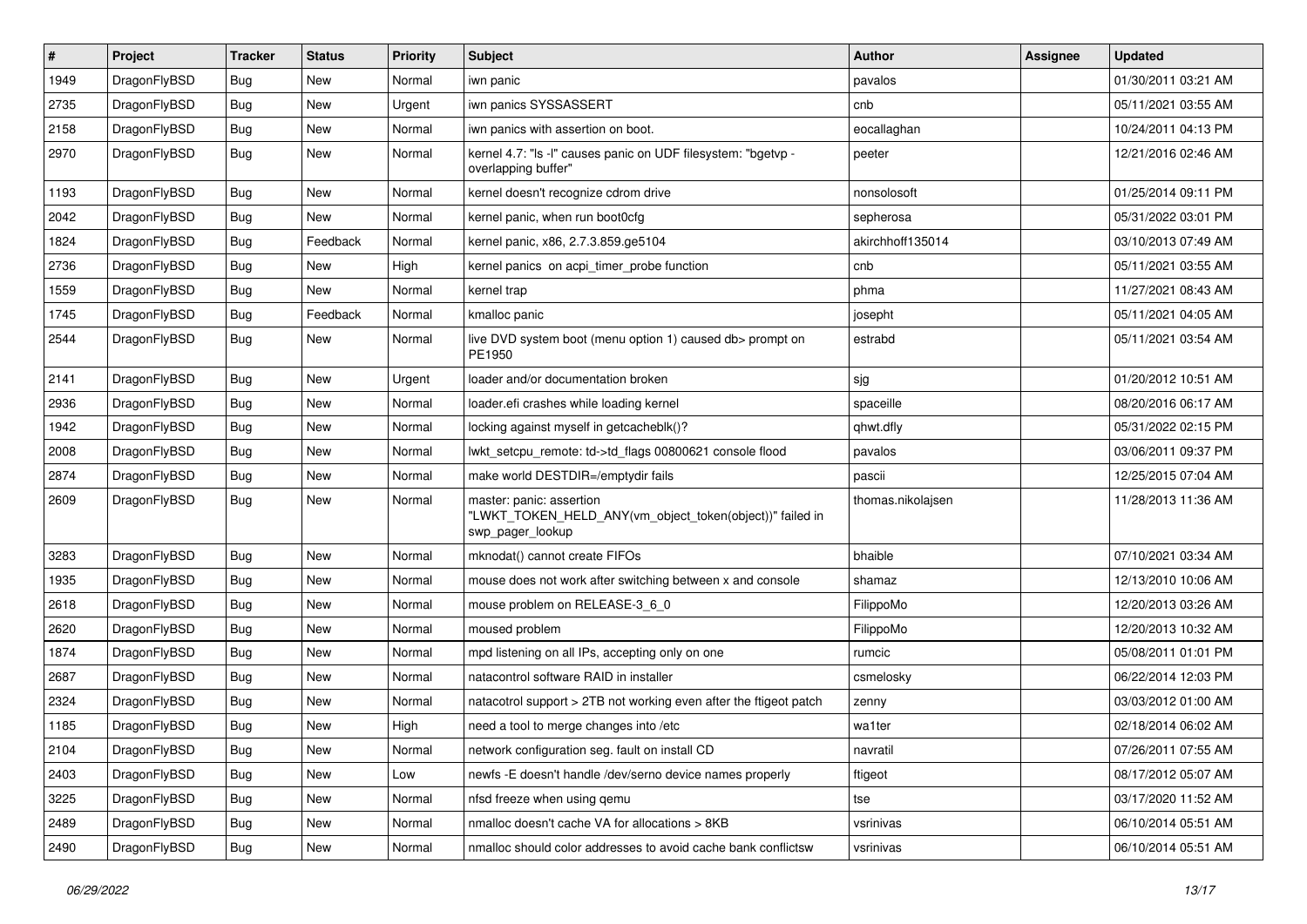| $\vert$ # | <b>Project</b> | <b>Tracker</b> | <b>Status</b> | <b>Priority</b> | <b>Subject</b>                                                                                                                                                                                    | <b>Author</b>          | Assignee | <b>Updated</b>      |
|-----------|----------------|----------------|---------------|-----------------|---------------------------------------------------------------------------------------------------------------------------------------------------------------------------------------------------|------------------------|----------|---------------------|
| 2890      | DragonFlyBSD   | Bug            | <b>New</b>    | Normal          | not able to boot usb installer on Toshiba Chromebook 2                                                                                                                                            | johnnywhishbone        |          | 02/22/2016 03:42 AM |
| 1101      | DragonFlyBSD   | <b>Bug</b>     | Feedback      | Normal          | ohci related panic                                                                                                                                                                                | polachok               |          | 05/11/2021 04:00 AM |
| 2013      | DragonFlyBSD   | Bug            | In Progress   | Normal          | oversized DMA request loop                                                                                                                                                                        | josepht                |          | 05/11/2021 04:06 AM |
| 2099      | DragonFlyBSD   | Bug            | <b>New</b>    | Normal          | page fault panic in vm system                                                                                                                                                                     | pavalos                |          | 07/10/2011 08:51 AM |
| 1672      | DragonFlyBSD   | <b>Bug</b>     | Feedback      | Normal          | panic (trap 12) around btree_search() in 2.4.1-RELEASE                                                                                                                                            | floid                  |          | 01/19/2015 03:36 AM |
| 1282      | DragonFlyBSD   | <b>Bug</b>     | Feedback      | Normal          | panic (trap 12) when booting SMP kernel on Atom 330 (dual core)                                                                                                                                   | tomaz.borstnar         |          | 05/11/2021 04:00 AM |
| 3051      | DragonFlyBSD   | <b>Bug</b>     | <b>New</b>    | Normal          | panic DragonFly v4.8.1-RELEASE by mounting a malformed NTFS<br>image [12.000]                                                                                                                     | open.source@ribose.com |          | 08/14/2017 03:20 AM |
| 3052      | DragonFlyBSD   | Bug            | <b>New</b>    | Normal          | panic DragonFly v4.8.1-RELEASE by mounting a malformed NTFS<br>image [64.000]                                                                                                                     | open.source@ribose.com |          | 08/14/2017 03:22 AM |
| 3049      | DragonFlyBSD   | Bug            | <b>New</b>    | Normal          | panic DragonFly v4.8.1-RELEASE by mounting a malformed<br>msdosfs image [12.128]                                                                                                                  | open.source@ribose.com |          | 08/14/2017 02:53 AM |
| 1826      | DragonFlyBSD   | Bug            | <b>New</b>    | Normal          | panic during boot: assertion so->so port  in tcp input                                                                                                                                            | ftigeot                |          | 05/15/2022 11:05 AM |
| 3036      | DragonFlyBSD   | <b>Bug</b>     | <b>New</b>    | Normal          | panic in icmp_redirect_start() ASSERT_IN_NETISR(0)                                                                                                                                                | tautolog               |          | 05/11/2017 07:27 PM |
| 1661      | DragonFlyBSD   | Bug            | In Progress   | Normal          | panic on password entry mount smb filesystem                                                                                                                                                      | vsrinivas              |          | 11/27/2021 08:29 AM |
| 2164      | DragonFlyBSD   | Bug            | <b>New</b>    | Normal          | panic on reboot from usb.                                                                                                                                                                         | eocallaghan            |          | 10/27/2011 09:29 AM |
| 1861      | DragonFlyBSD   | <b>Bug</b>     | New           | Normal          | panic via kprintf (lockmgr called in a hard section)                                                                                                                                              | vsrinivas              |          | 10/11/2010 12:56 AM |
| 2645      | DragonFlyBSD   | Bug            | <b>New</b>    | Normal          | panic with dsched fq and ioprio                                                                                                                                                                   | jyoung15               |          | 02/20/2014 07:29 AM |
| 2369      | DragonFlyBSD   | <b>Bug</b>     | <b>New</b>    | Normal          | panic: Bad link elm 0xffffffe07edf6068 next->prev != elm                                                                                                                                          | jaydg                  |          | 08/15/2012 03:04 AM |
| 1818      | DragonFlyBSD   | <b>Bug</b>     | <b>New</b>    | Normal          | panic: Bad tailg NEXT (kqueue issue ?)                                                                                                                                                            | ftigeot                |          | 05/15/2022 11:40 AM |
| 2520      | DragonFlyBSD   | Bug            | New           | Normal          | panic: assertion "IS_SERIALIZED((ifp->if_serializer))" failed in<br>if default serialize assert at /usr/src/sys/net/if.c:437                                                                      | ano                    |          | 03/09/2013 12:14 AM |
| 3035      | DragonFlyBSD   | <b>Bug</b>     | <b>New</b>    | Normal          | panic: assertion "cpu >= 0 && cpu < ncpus" failed in netisr_cpuport<br>at /usr/src/sys/net/netisr2.h:87                                                                                           | masu                   |          | 05/11/2017 01:24 AM |
| 2453      | DragonFlyBSD   | Bug            | <b>New</b>    | Normal          | panic: assertion "gd->gd spinlocks == $0$ " failed                                                                                                                                                | Johannes.Hofmann       |          | 11/12/2012 12:54 PM |
| 2436      | DragonFlyBSD   | Bug            | New           | Normal          | panic: assertion " $lp$ -> $lwp$ qcpu == dd->cpuid" failed in<br>dfly_acquire_curproc                                                                                                             | thomas.nikolajsen      |          | 01/23/2013 11:07 AM |
| 2296      | DragonFlyBSD   | Bug            | In Progress   | High            | panic: assertion "m->wire count > 0" failed                                                                                                                                                       | thomas.nikolajsen      |          | 08/30/2012 06:09 AM |
| 2254      | DragonFlyBSD   | Bug            | New           | Normal          | panic: assertion "ref < &td->td toks end" failed in lwkt gettoken at<br>/usr/src/sys/kern/lwkt_token.c:588                                                                                        | eocallaghan            |          | 12/05/2011 10:21 PM |
| 2245      | DragonFlyBSD   | Bug            | <b>New</b>    | Normal          | panic: assertion "ref < &td->td_toks_end" failed in lwkt_gettoken at<br>/usr/src/sys/kern/lwkt_token.c:588                                                                                        | juanfra684             |          | 11/22/2011 07:41 PM |
| 1917      | DragonFlyBSD   | Bug            | <b>New</b>    | Normal          | panic: assertion: (RB_EMPTY(&ip->rec_tree) && (ip->flags &<br>HAMMER INODE XDIRTY) == 0)    (!RB EMPTY(&ip->rec tree)<br>&& (ip->flags & HAMMER INODE XDIRTY) != 0) in<br>hammer flush inode done | qhwt.dfly              |          | 11/24/2010 03:23 AM |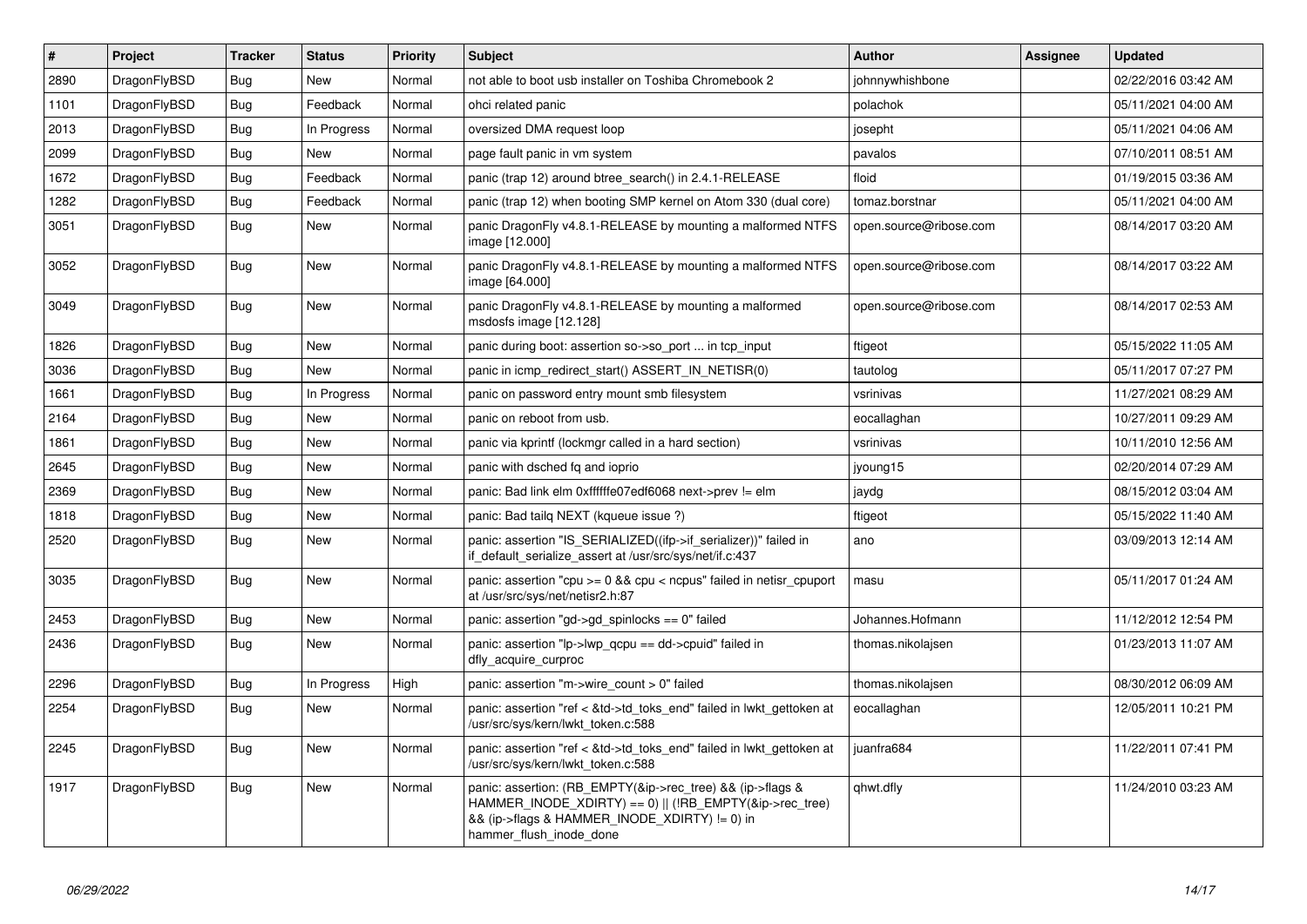| $\vert$ # | Project      | Tracker    | <b>Status</b> | <b>Priority</b> | <b>Subject</b>                                                                                                                                            | <b>Author</b>   | Assignee | Updated             |
|-----------|--------------|------------|---------------|-----------------|-----------------------------------------------------------------------------------------------------------------------------------------------------------|-----------------|----------|---------------------|
| 2085      | DragonFlyBSD | <b>Bug</b> | New           | Normal          | panic: assertion: (m->flags & PG_MAPPED) == 0 in<br>vm_page_free_toq                                                                                      | vsrinivas       |          | 06/10/2011 07:48 AM |
| 1448      | DragonFlyBSD | <b>Bug</b> | Feedback      | Normal          | panic: assertion: _tp->tt_msg->tt_cpuid == mycpuid in<br>tcp_callout_active tcp_output tcp_usr_send netmsg_pru_send<br>netmsg service tcpmsg service loop | dillon          |          | 05/11/2021 04:00 AM |
| 1218      | DragonFlyBSD | Bug        | In Progress   | Normal          | panic: assertion: error $== 0$ in hammer start transaction                                                                                                | rumcic          |          | 05/11/2021 04:00 AM |
| 1913      | DragonFlyBSD | <b>Bug</b> | <b>New</b>    | Normal          | panic: assertion: ip->flush state != HAMMER FST FLUSH in<br>hammer flush inode core                                                                       | swildner        |          | 11/20/2010 05:27 PM |
| 1481      | DragonFlyBSD | Bug        | Feedback      | Normal          | panic: assertion: kva p(buf) in soopt from kbuf (after ipfw pipe<br>show, 2.2.1-R)                                                                        | combiner        |          | 05/11/2021 04:01 AM |
| 1577      | DragonFlyBSD | Bug        | Feedback      | Normal          | panic: assertion: leaf->base.obj id == ip->obj id in<br>hammer ip delete range                                                                            | qhwt+dfly       |          | 05/11/2021 04:01 AM |
| 1944      | DragonFlyBSD | Bug        | New           | Normal          | panic: backing_object 0xdea7b258 was somehow re-referenced<br>during collapse!                                                                            | sepherosa       |          | 12/27/2010 02:06 AM |
| 2048      | DragonFlyBSD | <b>Bug</b> | <b>New</b>    | Normal          | panic: ffs_sync: rofs mod                                                                                                                                 | pavalos         |          | 04/12/2011 05:45 AM |
| 1249      | DragonFlyBSD | <b>Bug</b> | Feedback      | Normal          | panic: ffs vfree: freeing free inode                                                                                                                      | rumcic          |          | 03/10/2013 05:13 AM |
| 3245      | DragonFlyBSD | <b>Bug</b> | <b>New</b>    | Normal          | panic: free: guard1x fail, i915 load from loader.conf                                                                                                     | polachok        |          | 08/21/2020 10:36 AM |
| 2080      | DragonFlyBSD | <b>Bug</b> | <b>New</b>    | Normal          | panic: lockmgr thrd_sleep: called from interrupt, ipi, or hard code<br>section                                                                            | rumcic          |          | 05/30/2011 05:06 PM |
| 1634      | DragonFlyBSD | <b>Bug</b> | <b>New</b>    | Normal          | panic: spin lock: 0xe4ad1320, indefinitive wait!                                                                                                          | elekktretterr   |          | 01/19/2015 03:21 AM |
| 1489      | DragonFlyBSD | <b>Bug</b> | Feedback      | Normal          | panic: ufs dirbad: bad dir                                                                                                                                | rumcic          |          | 03/10/2013 04:34 AM |
| 2586      | DragonFlyBSD | <b>Bug</b> | <b>New</b>    | Normal          | pf: "modulate" state seems problematic                                                                                                                    | srussell        |          | 09/25/2013 07:36 PM |
| 3228      | DragonFlyBSD | <b>Bug</b> | New           | Low             | pfi kif unref: state refcount $\leq 0$ in dmesg                                                                                                           | justin          |          | 03/05/2021 06:39 AM |
| 2075      | DragonFlyBSD | <b>Bug</b> | <b>New</b>    | Normal          | pflogd on x86 64                                                                                                                                          | fanch           |          | 05/16/2011 04:04 PM |
| 3238      | DragonFlyBSD | <b>Bug</b> | <b>New</b>    | Normal          | race conditions when printing from vkernel console                                                                                                        | piecuch         |          | 05/19/2020 02:50 PM |
| 2045      | DragonFlyBSD | Bug        | <b>New</b>    | Normal          | ral(4): Fatal trap 12: page fault while in kernel mode (two panics)                                                                                       | herrgard        |          | 11/03/2011 05:34 PM |
| 2292      | DragonFlyBSD | Bug        | New           | Normal          | re interface with jumbo frames (mtu larger than 1500) hangs after<br>some traffic                                                                         | Anonymous       |          | 01/31/2012 12:11 AM |
| 2331      | DragonFlyBSD | <b>Bug</b> | <b>New</b>    | Normal          | reading mouse mode from unopen file descriptor hangs mouse<br>driver                                                                                      | phma            |          | 03/14/2012 09:43 AM |
| 3170      | DragonFlyBSD | <b>Bug</b> | <b>New</b>    | Normal          | repeatable nfsd crash                                                                                                                                     | tse             |          | 06/11/2020 05:52 AM |
| 3217      | DragonFlyBSD | <b>Bug</b> | <b>New</b>    | Normal          | rescue tools: make install fails if rescue folder doesn't exist                                                                                           | t dfbsd         |          | 11/27/2019 08:16 PM |
| 1563      | DragonFlyBSD | Bug        | Feedback      | Normal          | reset(1) doesn't reset terminal to the defaults                                                                                                           | hasso           |          | 03/10/2013 04:17 AM |
| 2199      | DragonFlyBSD | Bug        | <b>New</b>    | Normal          | screen segfaults if utmpx isn't present                                                                                                                   | pavalos         |          | 11/15/2011 10:52 PM |
| 2877      | DragonFlyBSD | Bug        | <b>New</b>    | Low             | sed fails when working with UTF-8 locale and non-UTF symbols                                                                                              | arcade@b1t.name |          | 12/30/2015 11:20 AM |
| 2167      | DragonFlyBSD | <b>Bug</b> | <b>New</b>    | Normal          | shutdown/reboot fails after uptime msg                                                                                                                    | marino          |          | 11/28/2011 03:01 AM |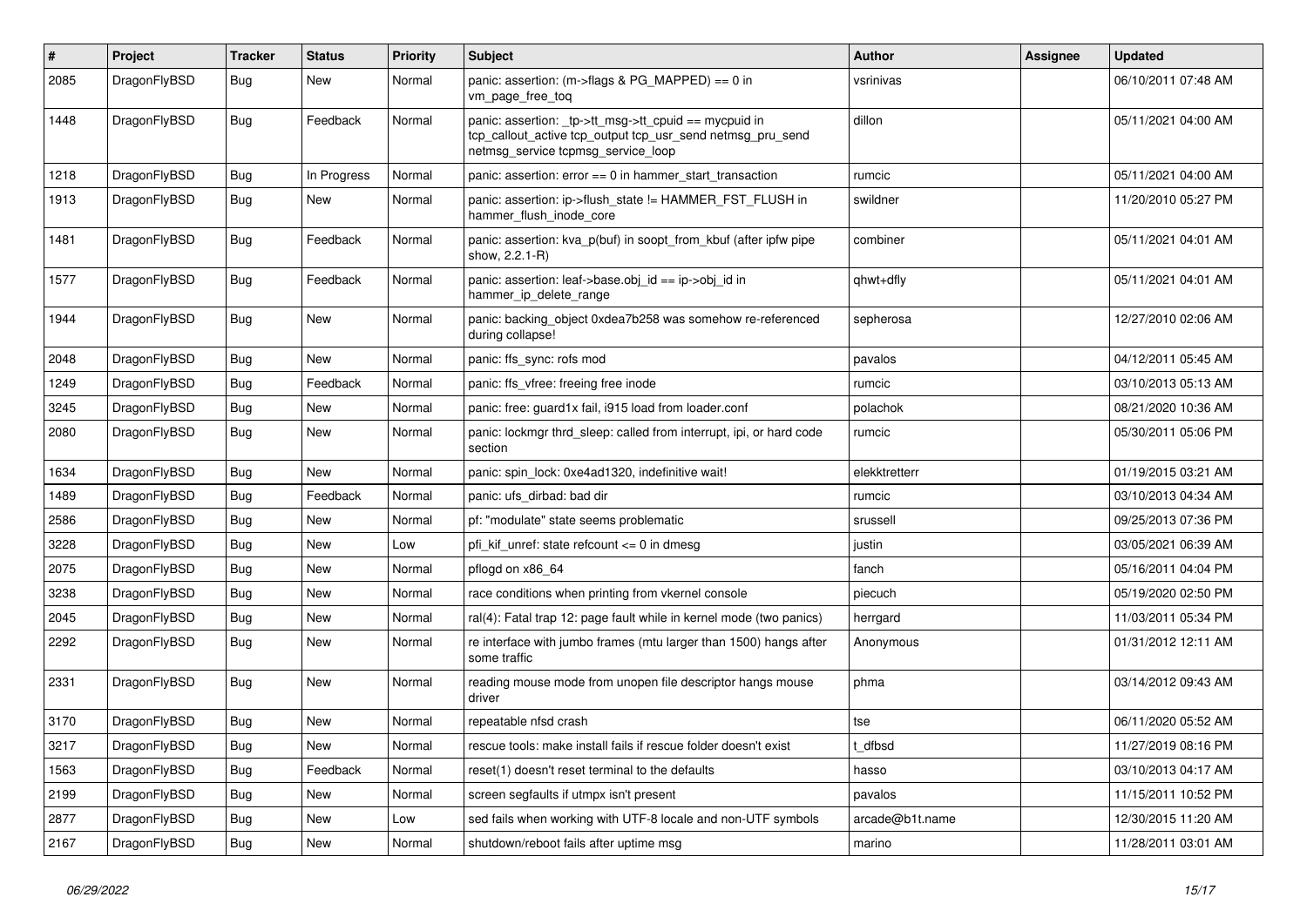| $\vert$ # | Project      | <b>Tracker</b> | <b>Status</b> | <b>Priority</b> | <b>Subject</b>                                                                                                 | Author           | Assignee | <b>Updated</b>      |
|-----------|--------------|----------------|---------------|-----------------|----------------------------------------------------------------------------------------------------------------|------------------|----------|---------------------|
| 2090      | DragonFlyBSD | Bug            | Feedback      | Normal          | snd_hda does not support headphone automute                                                                    | justin           |          | 03/29/2012 08:03 PM |
| 2136      | DragonFlyBSD | <b>Bug</b>     | <b>New</b>    | Normal          | socketpair() doesn't free file descriptors on copyout failure                                                  | vsrinivas        |          | 04/05/2013 09:13 AM |
| 2067      | DragonFlyBSD | <b>Bug</b>     | New           | Normal          | sound/pcm: "play interrupt timeout, channel dead"                                                              | matthiasr        |          | 05/11/2021 03:55 AM |
| 2055      | DragonFlyBSD | Bug            | New           | Normal          | ssh + IPV6 + bridge => connection freezes                                                                      | steve            |          | 04/24/2011 07:13 PM |
| 2557      | DragonFlyBSD | <b>Bug</b>     | New           | Normal          | stock 3.4.1 kernel halts during booting if dm and dm_target_crypt<br>are loaded and RAID controller is present | phma             |          | 05/12/2013 10:38 PM |
| 2297      | DragonFlyBSD | <b>Bug</b>     | <b>New</b>    | Normal          | strange NFS (client) error messages / problems                                                                 | Anonymous        |          | 02/19/2012 02:59 PM |
| 1368      | DragonFlyBSD | <b>Bug</b>     | In Progress   | Normal          | suspend signal race?                                                                                           | qhwt+dfly        |          | 05/11/2021 03:51 AM |
| 3209      | DragonFlyBSD | Bug            | <b>New</b>    | Normal          | svc has some minor bugs                                                                                        | arcade@b1t.name  |          | 10/24/2019 09:08 AM |
| 2892      | DragonFlyBSD | <b>Bug</b>     | New           | Normal          | swap_pager:indefinite wait bufferf error                                                                       | <b>Ihmwzy</b>    |          | 02/21/2016 10:32 PM |
| 2957      | DragonFlyBSD | Bug            | Feedback      | Normal          | swapoff -a followed by swapon -a doesn't give your swap back                                                   | neilb            |          | 10/09/2016 04:17 AM |
| 3018      | DragonFlyBSD | <b>Bug</b>     | New           | Normal          | sys/bus/u4b/wlan/if_run.c:5464]: (style) Redundant condition                                                   | dcb              |          | 04/11/2017 11:26 AM |
| 3021      | DragonFlyBSD | <b>Bug</b>     | In Progress   | Normal          | sys/dev/drm/i915/i915_gem_stolen.c:115]: (error) Signed integer<br>overflow for expression '65535<<20'         | dcb              |          | 04/11/2017 12:46 PM |
| 3022      | DragonFlyBSD | <b>Bug</b>     | <b>New</b>    | Normal          | sys/dev/netif/ath/ath/if_ath.c:2142: strange bitmask?                                                          | dcb              |          | 04/11/2017 11:49 AM |
| 3076      | DragonFlyBSD | <b>Bug</b>     | New           | Normal          | sys/dev/netif/ig_hal/e1000_ich8lan.c:1594: sanity checking mixup ?                                             | dcb              |          | 10/11/2017 01:58 AM |
| 3024      | DragonFlyBSD | Bug            | <b>New</b>    | Low             | sys/dev/netif/wi/if_wi.c:1090]: (style) Redundant condition                                                    | dcb              |          | 04/11/2017 11:56 AM |
| 3025      | DragonFlyBSD | <b>Bug</b>     | <b>New</b>    | Normal          | sys/dev/powermng/powernow/powernow.c:284: bad comparison?                                                      | dcb              |          | 09/23/2017 07:45 AM |
| 2248      | DragonFlyBSD | <b>Bug</b>     | New           | Normal          | sysctl panic                                                                                                   | pavalos          |          | 11/23/2011 06:23 PM |
| 1920      | DragonFlyBSD | Bug            | <b>New</b>    | High            | system hangs                                                                                                   | zhtw             |          | 11/22/2010 08:59 AM |
| 3252      | DragonFlyBSD | <b>Bug</b>     | New           | Normal          | tcsetattr/tcgetattr set errno incorrectly on non-TTY                                                           | tonyc            |          | 10/26/2020 09:34 PM |
| 3196      | DragonFlyBSD | <b>Bug</b>     | <b>New</b>    | Normal          | test issue after redmine upgrade (2)                                                                           | tuxillo          |          | 07/05/2019 04:33 AM |
| 3184      | DragonFlyBSD | <b>Bug</b>     | <b>New</b>    | Normal          | tsleep(9) return value when PCATCH specified                                                                   | tkusumi          |          | 04/03/2019 06:49 AM |
| 3239      | DragonFlyBSD | <b>Bug</b>     | <b>New</b>    | Normal          | unable to SIGKILL glitched emacs                                                                               | piecuch          |          | 05/26/2020 03:30 AM |
| 2708      | DragonFlyBSD | Bug            | New           | Normal          | unable to send TCP nor UDP on age(4) interface                                                                 | dermiste         |          | 05/11/2021 03:54 AM |
| 3282      | DragonFlyBSD | <b>Bug</b>     | <b>New</b>    | Normal          | unexpected errno value from fopen()                                                                            | bhaible          |          | 07/10/2021 03:34 AM |
| 3132      | DragonFlyBSD | Bug            | New           | Low             | unifdef mined                                                                                                  | bcallah          |          | 04/26/2018 08:34 PM |
| 2224      | DragonFlyBSD | Bug            | <b>New</b>    | Normal          | v2.13.0.291.gaa7ec - Panic on fq while installing world                                                        | tuxillo          |          | 11/18/2011 01:40 AM |
| 2493      | DragonFlyBSD | Bug            | New           | Normal          | vidcontrol: invalid video mode name                                                                            | Svarov           |          | 01/24/2013 09:55 AM |
| 1429      | DragonFlyBSD | <b>Bug</b>     | Feedback      | Normal          | vkernel bug - "mfree: m->m_nextpkt != NULL"                                                                    | dillon           |          | 05/11/2021 04:00 AM |
| 2154      | DragonFlyBSD | <b>Bug</b>     | New           | Normal          | vkernel copyout() doesn't return EFAULT on error                                                               | vsrinivas        |          | 10/20/2011 03:53 AM |
| 2797      | DragonFlyBSD | <b>Bug</b>     | In Progress   | Low             | vkernels with & without machdep.pmap mmu optimize                                                              | yellowrabbit2010 |          | 11/27/2021 08:06 AM |
| 1850      | DragonFlyBSD | <b>Bug</b>     | New           | Normal          | volume-add on hammer root fs panic                                                                             | Johannes.Hofmann |          | 04/18/2019 04:27 AM |
| 243       | DragonFlyBSD | <b>Bug</b>     | Feedback      | Normal          | weird behavior in the shell                                                                                    | swildner         |          | 05/31/2022 02:51 PM |